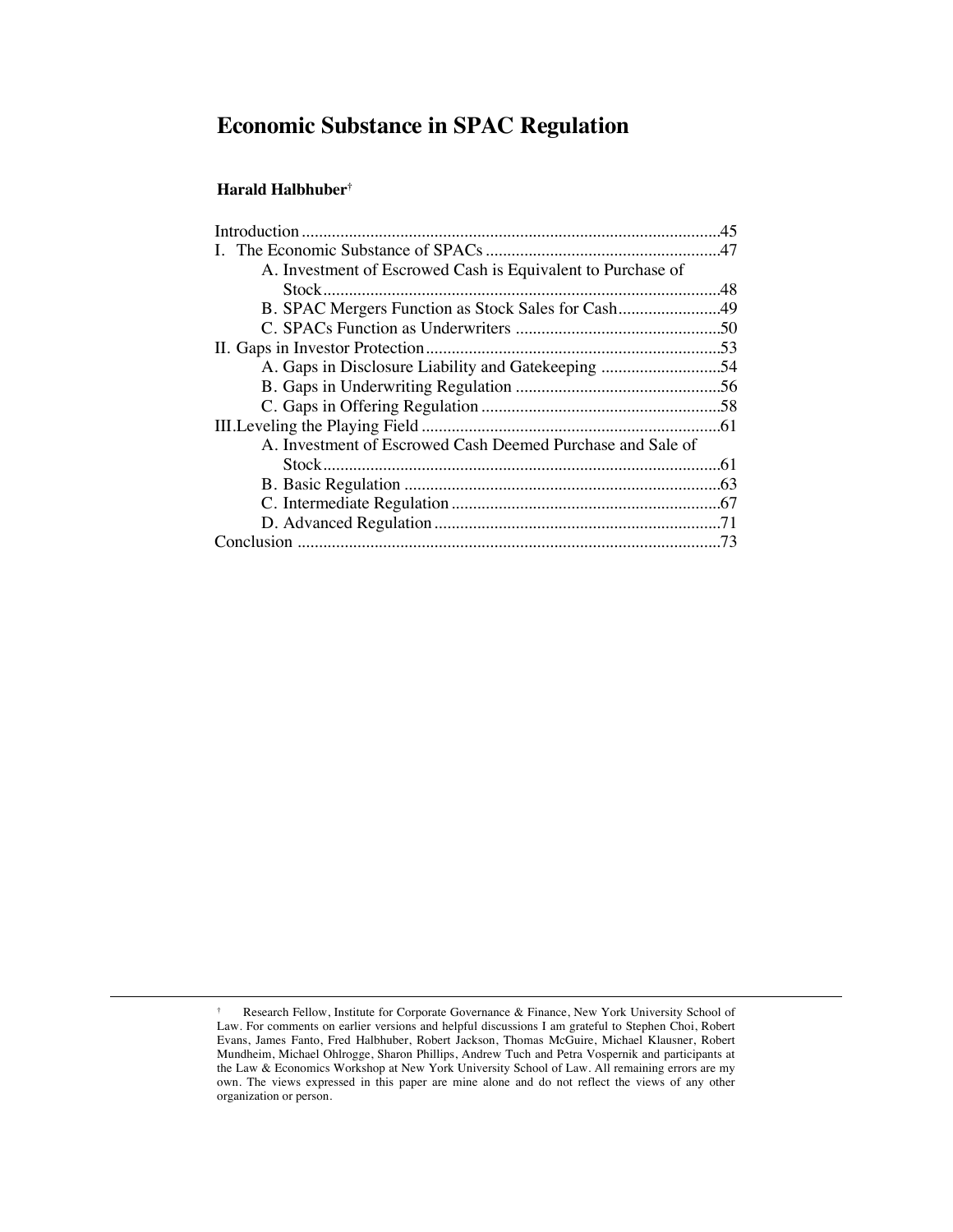# **Introduction**

This Essay lays out an economic substance approach to regulating special purpose acquisition companies (SPACs) as sales of stock for cash. The approach presented here charts an alternative to the SEC's recent rule proposal<sup>1</sup> that better reflects the economic reality of SPAC transactions and is more firmly grounded in the structure of our existing securities laws. While the SEC's approach does address certain gaps in the current rules, its primary drawback is that it still treats SPAC mergers as a special type of business combination that requires its own regulatory regime. We already have a regime for sales of stock to the public for cash. The SEC should adopt rules that simply apply this regime to the stock sale for cash that, in economic substance, occurs in SPAC mergers.

Merging with a SPAC has become a popular alternative to an initial public offering (IPO) as a path for going public. Data has consistently shown that public investors often fare poorly in SPAC mergers,<sup>2</sup> compared to the "sponsors" controlling SPACs, who frequently realize outsized gains. One recent study found that SPAC merger investments made by the public underperformed the market by close to 60% at the median after twelve months while SPAC sponsors earned median market-adjusted returns of almost 200% over the same period.<sup>3</sup>

Each SPAC starts its life by selling its shares to initial investors in its own IPO. The IPO proceeds, typically \$10 per share, are escrowed in a trust account while the SPAC has 18 to 24 months to search for a private target company to take public by acquiring it in a merger. After the SPAC has identified a target, SPAC shareholders are entitled to have their escrowed cash returned to them by redeeming their shares. Only the cash of nonredeeming shareholders is invested in the target, and their shares effectively turn into target stock.

Current regulation conceives of the merger as the transaction in which the SPAC invests the capital it raised in its IPO. This does not reflect economic reality. The SPAC's role in the merger is to find investors, not to invest its own cash. In fact, the SPAC has no cash of its own,<sup>4</sup> because all the funds escrowed in its IPO are held by an independent trustee to be returned to redeeming

<sup>1.</sup> Special Purpose Acquisition Companies, Shell Companies, and Projections, 87 Fed. Reg. 29458 (May 13, 2022) [hereinafter Proposing Release].

<sup>2.</sup> *See* Tim Jenkinson & Miguel Sousa, *Why SPAC Investors Should Listen to the Market*, 21 J. APPLIED FIN. 38, 44 (2011) (finding average cumulative raw returns of –24% and –55% after six and twelve months, respectively, from merger date); Johannes Kolb & Tereza Tykova, *Going Public via Special Purpose Acquisition Companies: Frogs Do Not Turn Into Princes*, 40 J. CORP. FIN. 80, 92 (2016) (observing six-month and 60-month buy and hold abnormal returns of –29% and –102%, respectively); Minmo Gahng, Jay R. Ritter & Donghang Zhang, SPACs 4 (Dec. 14, 2021) (unpublished manuscript), https://ssrn.com/abstract=3775847 [https://perma.cc/N36F-X6CP] (finding one-year market-adjusted return of –24.6%, assuming purchase at the first post-merger closing price rather than at \$10).

<sup>3.</sup> Michael Klausner, Michael Ohlrogge & Emily Ruan, *A Sober Look at SPACs*, 39 YALE J. ON REGUL. 228, 256 tbl.6 (finding –59.4% median excess return over Nasdaq for nonredeeming SPAC shareholders), 264 fig.11 (finding 198% median excess return over Nasdaq for SPAC sponsors).

<sup>4.</sup> In future work, I will explore whether under applicable accounting guidance, a SPAC's balance sheet should in fact reflect an asset for the cash or marketable securities in the trust account, as is the current practice. Recording the SPAC's interest in the trust account as a subscription receivable, which is contra-equity entry rather than an asset, would seem to accord better with economic reality.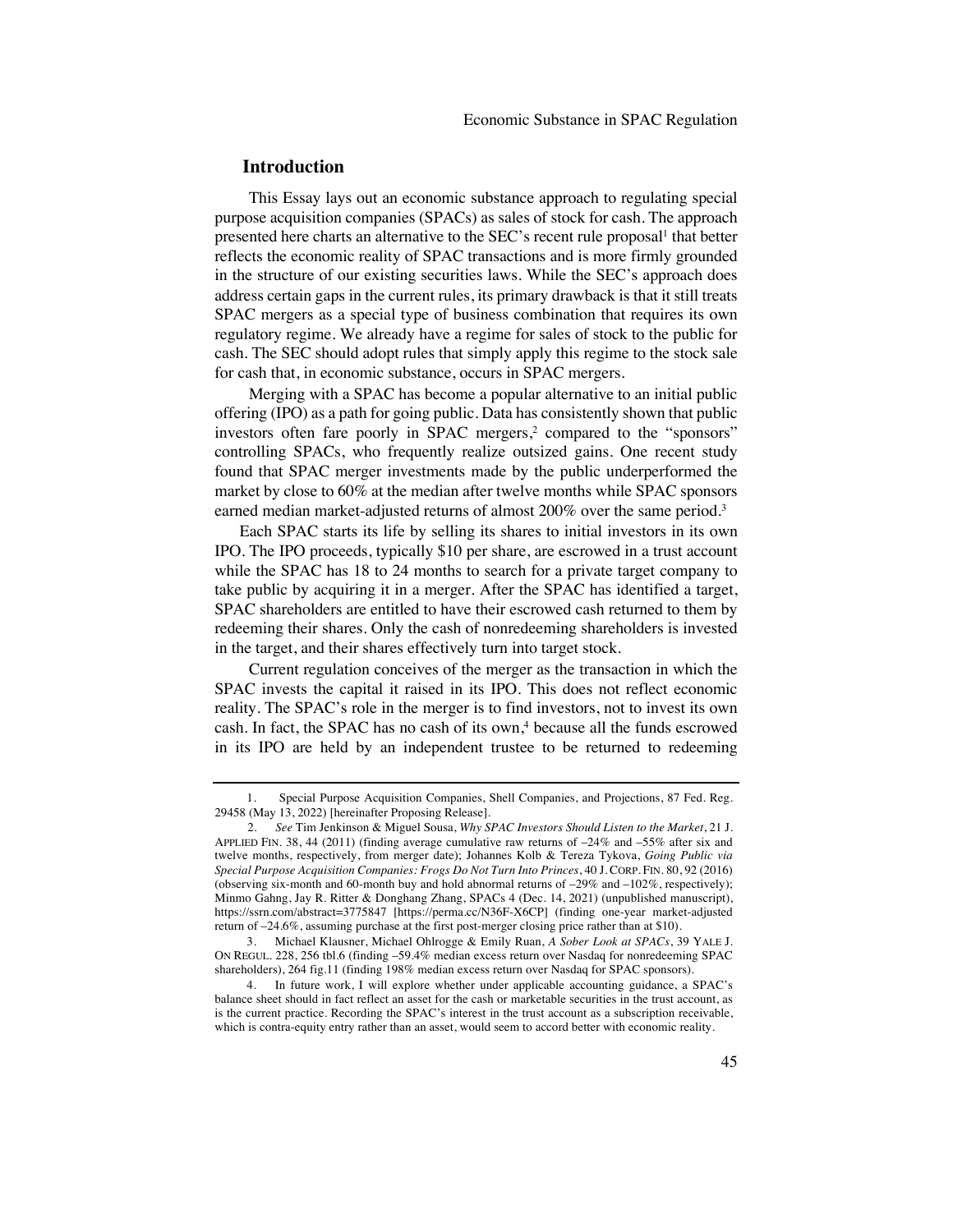shareholders. As I plan to show in future work, the escrowed funds should best be accounted for not as assets of the SPAC at all. <sup>5</sup> Before they decide whether to redeem, SPAC shareholders have merely parked their cash. They have not yet committed it. In economic substance, the merger is thus the transaction in which each nonredeeming shareholder, not the SPAC, invests their cash in the target.

The Essay's key insight for future regulation is that a SPAC shareholder's decision to invest their escrowed cash in the target should be treated as the economic equivalent of purchasing target stock for cash. This allows for a better understanding of SPACs' economic substance and offers a sound legal basis for crafting new rules that level the playing field between SPACs and IPOs.

The original purpose of the escrowed cash feature was merely to protect against the uncertainty of investing in a blank check company. Its unintended effect, however, has been to cause what are effectively capital raising transactions to be regulated as business combinations. This has led to serious gaps in investor protection by rendering inapplicable rules about disclosure liability, underwriter regulation and offering regulation, all of which apply in IPOs.

In SPAC mergers, targets raise capital not from the SPAC, but from the public. Interestingly, this starts not with the SPAC's initial investors, but in the secondary market. Most investors that buy in a SPAC's IPO have no intention ever to invest risk capital in the target. They seek to sell their shares for more than their escrowed cash and will otherwise typically redeem their shares. Redemption is profitable for these initial holders because in the SPAC's IPO they also receive warrants that have value if the merger closes. The SPAC and target therefore try to find new investors who replace those initial holders by buying their shares. Ideally, these new investors then elect not to redeem. SPAC shares thus effectively become target shares that can freely be sold to the public for cash.

SPACs act as intermediaries in this sale process, effectively selling target stock to public investors for a fee. They advertise target shares as an investment, validate target quality, and receive compensation only if the transaction closes. In other words, SPACs function as underwriters for target stock. They may utilize investment banks for support, but investors rely primarily on the SPAC's due diligence, experience, and reputation. The underwriting that SPACs provide does not come cheap, and empirical research has found that SPAC costs are largely borne by public investors.

The failure of existing SEC rules to regulate SPAC mergers in accordance with their economic substance as sales of securities for cash has opened up wide gaps in investor protection. These include the fact that companies going public in SPAC mergers are not subject to the same disclosure liability and investment bank gatekeeping as traditional IPO issuers. The SEC's recent rule proposal

<sup>5.</sup> Harald Halbhuber, What SPACs Own (May 10, 2022) (unpublished manuscript) (on file with author) (arguing that trust account cash should be accounted for as a contra-equity, similar to outstanding subscription receivables).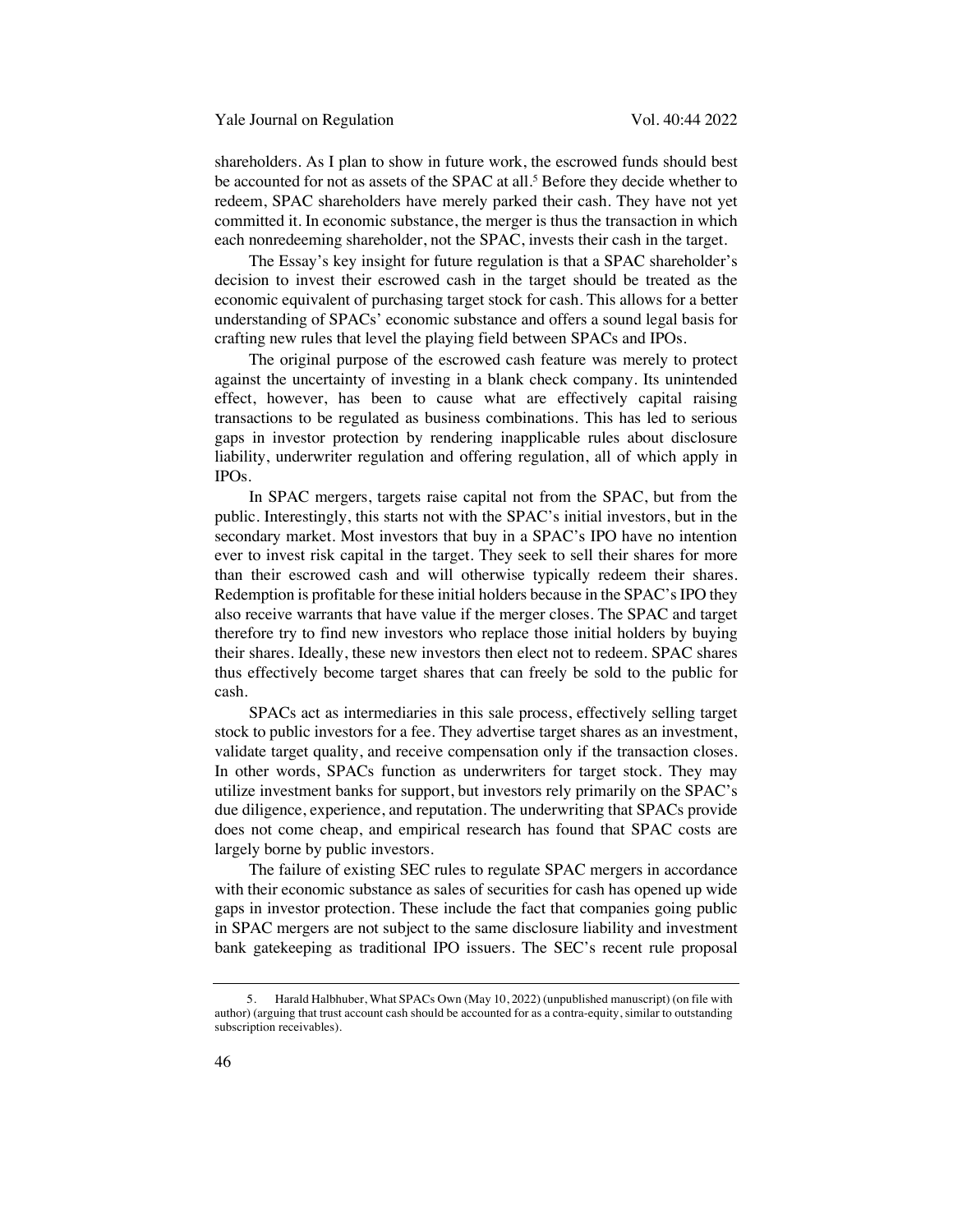seeks to impose IPO-level disclosure liability and investment bank gatekeeping, but in many ways remains conceptually tied to the existing regulatory framework that views SPAC mergers as transactions in which SPACs invest the cash they raised in their IPOs.

The economic substance analysis presented in this Essay helps identify other gaps in investor protection created by the current regulation of SPAC mergers. It shows that SPACs effectively act as underwriters for target stock without being subject to any of the rules of underwriter regulation. In traditional public stock offerings, these rules prohibit excessive underwriting compensation that comes at the expense of public investors and creates unhealthy incentives; they require an independent review when an underwriter has a conflicting financial interest; and they ensure that all investors pay the same stated price by prohibiting secret side deals. These protections are completely absent in the stock sales that, in economic substance, take place in SPAC mergers, and the SEC's proposed rules do little to remedy that.

The current regulatory regime also leaves material gaps in offering regulation that increase risks for investors in SPAC mergers compared to IPOs. SPACs, targets, and their respective affiliates can induce or execute purchases of SPAC shares, thereby potentially inflating the price on which public investors rely when deciding to invest. In addition, companies are able to fan investor exuberance by conditioning the market with publicity and to promote sales that take place well before SEC-cleared disclosure, both of which are strictly prohibited in IPOs.

Building on its functional analysis, this Essay develops a blueprint for rules that close these gaps in investor protection and level the playing field between SPACs and IPOs. The SEC has clear authority to adopt these rules. The Essay does not take a position on whether the regime for IPOs and other traditional capital raising transactions always strikes the right balance between investor protection and capital formation. It does, however, suggest that there is no policy rationale for the stark difference in regulatory treatment between SPACs and IPOs that currently prevails.

The heart of this blueprint is a new SEC rule that would treat a SPAC shareholder's decision to invest their escrowed cash as equivalent to the purchase of stock for cash. This recognition of economic substance would allow the SEC to regulate SPAC mergers as stock sales and SPACs (and potentially their sponsors) as underwriters and, effectively, brokers that targets hire to sell their stock for transaction-based compensation. This proposal provides the most comprehensive framework for SPAC regulation to date and is fully grounded in our existing securities laws.

## **I. The Economic Substance of SPACs**

This Part of the Essay analyzes the economic substance of SPACs. It demonstrates that a SPAC shareholder's decision to invest their escrowed cash by not redeeming their shares at the time of the merger is the economic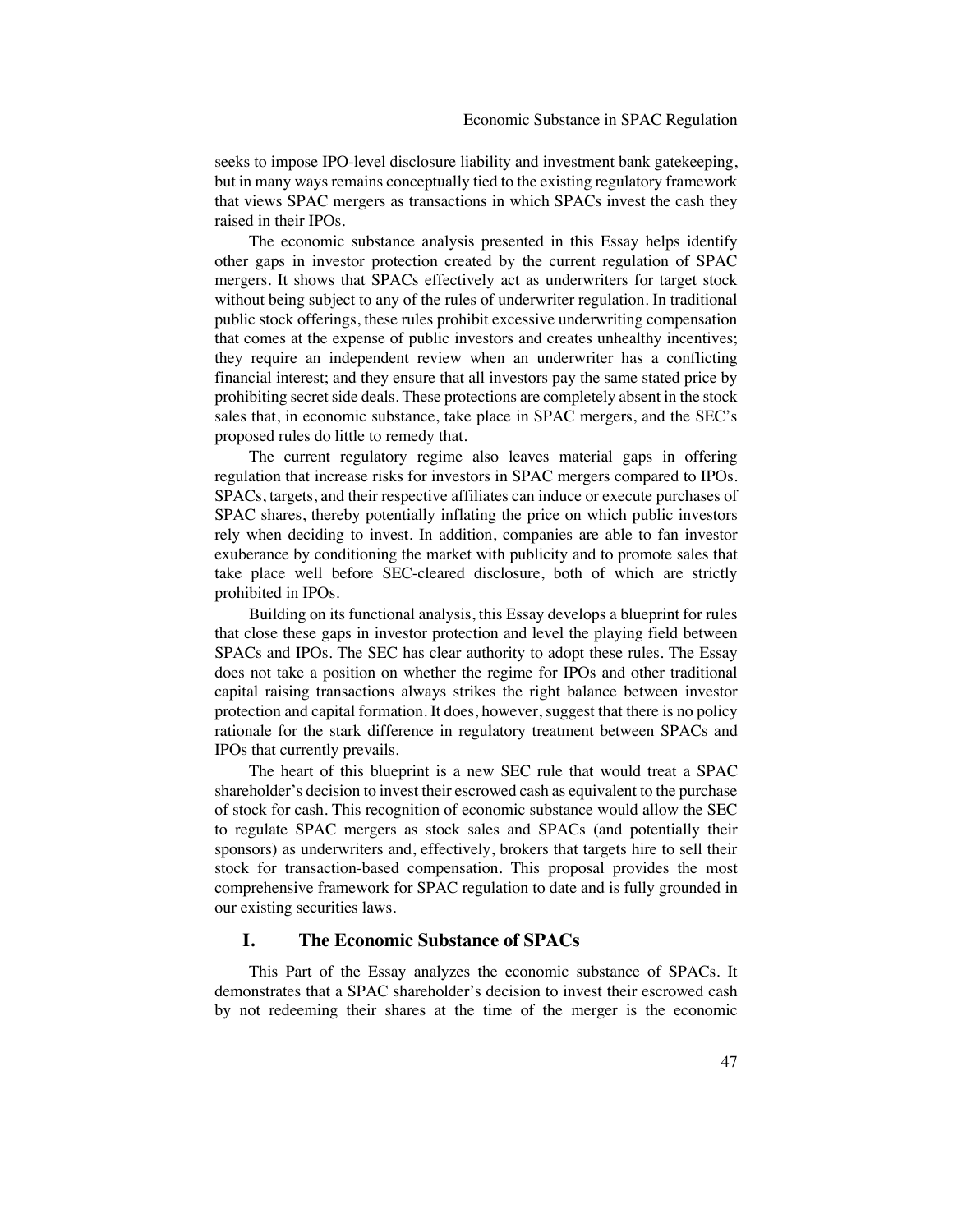equivalent of purchasing stock for cash. This has two consequences. First, this cash purchase can be used to raise capital from the public at the time of the merger, turning SPAC mergers in economic substance into stock sales. Second, it enables SPACs to function as the equivalent of underwriters for those sales.

#### A. Investment of Escrowed Cash is Equivalent to Purchase of Stock

When a SPAC closes its IPO, the entire purchase price that initial investors pay for the shares is deposited into a trust account held in the name of a reputable financial institution, where it is invested in U.S. Treasury securities. For simplicity, I refer to this as the escrowed cash. If the SPAC fails to merge with a target within a specified period, typically eighteen to twenty-four months from its IPO, the escrowed cash is returned to shareholders and the SPAC liquidates.<sup>6</sup> After the SPAC has identified a target, each SPAC shareholder is entitled to have their portion of the escrowed cash returned to them at the merger closing by redeeming their shares. While most SPAC mergers are submitted to a shareholder vote, shareholders have that entitlement no matter how they mark their ballots and regardless of whether a vote is held at all.

It is important to understand that, in economic substance, a SPAC shareholder's decision not to redeem their shares represents a cash investment at the time of the merger.7 When SPAC shareholders initially deposit their cash in escrow in the SPAC's IPO, they remain the beneficial owners of that cash. The SPAC has no right to that cash for any purpose, <sup>8</sup> and that cash is not exposed to any real-world risk.9 It is only after a SPAC merger has been proposed that shareholders decide whether to invest that cash or have it returned to them through redemption.

Standard SPAC documentation presumes that shareholders elect to invest rather than redeem unless they notify the SPAC otherwise, but that default election does not affect the economic substance of a shareholder's investment decision. That investment is the economic equivalent of paying cash to purchase shares in the SPAC at the moment it turns into the post-merger company. Given that the SPAC is a shell and the post-merger company consists of the target, it is also tantamount to buying target stock for cash.

This cash investment decision fundamentally distinguishes SPAC mergers from other business combinations in which a private company obtains a listing

<sup>6.</sup> SPACs can ask for an extension by shareholder vote. If the extension is approved, each shareholder, regardless of how they vote, has the right to have their escrowed cash returned to them by redeeming their shares.

<sup>7.</sup> See recently, in the state law fiduciary context, *In re MultiPlan Corporation Stockholders Litigation*, which held that "stockholders' funds held in trust did not belong to [the SPAC] until those stockholders opted not to redeem but to invest." 268 A.3d 784, 802 (Del. Ch. 2022).

<sup>8.</sup> Except for a de minimis amount to pay taxes.

<sup>9.</sup> *See, e.g.*, *In re* Royal Bus. Sch., Inc., 157 B.R. 932, 940-41 (Bankr. E.D.N.Y. 1993) (holding that under New York law, escrow funds are not the property of the estate of the party with contingent claims and therefore not subject to claims of that party's creditors). SPAC trust accounts are typically governed by New York law. *See generally* Thomas M. Byrne, *Escrows and Bankruptcy*, 48 BUS. LAW. 761 (1993) (discussing treatment of escrow funds in bankruptcy).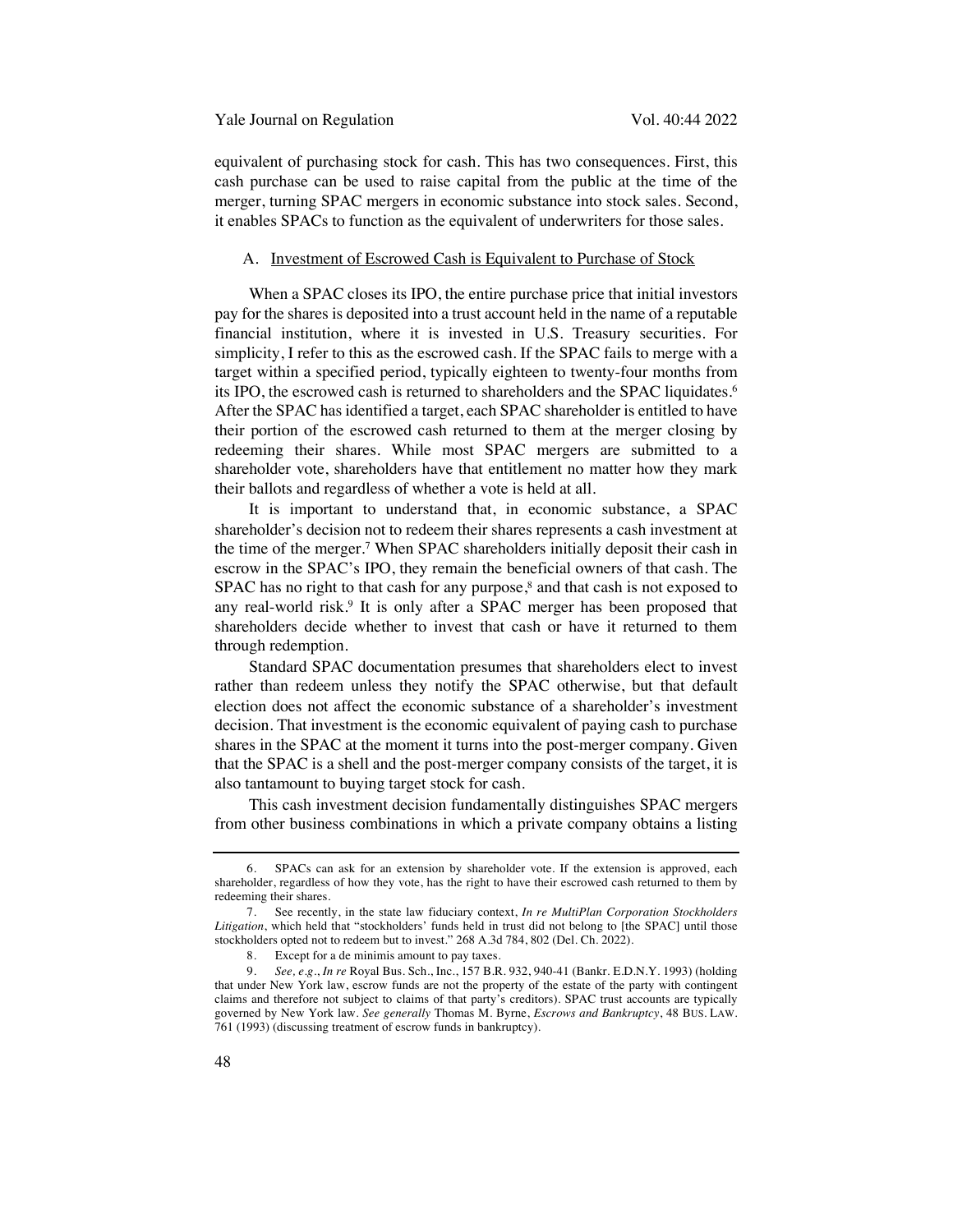by merging with a smaller public one. Those transactions are often referred to as reverse mergers. Unlike SPAC mergers, they do not involve individual shareholder-by-shareholder decisions on investing cash in the target. The SPAC shareholder's decision is also substantially different from that made by holders of other redeemable securities whose initial cash investment is exposed to the issuer's business risk.

# B. SPAC Mergers Function as Stock Sales for Cash

In contrast to the acquiring company in a traditional merger, a SPAC does not invest its own cash in the target. That cash investment is made by individual SPAC shareholders. Rather, the SPAC enables the target to raise cash by effectively selling target stock to the investing public without being subject to rules that normally govern such sales.

In practice, most of the cash the target raises in the SPAC merger comes primarily from a new set of investors, not the initial shareholders who bought in the SPAC's IPO. Those initial holders typically exit at the time of the merger $10$ because, from the outset, they have no interest in ever investing their escrowed cash in the target that the SPAC will eventually identify, no matter its quality. By exiting, those initial holders still earn attractive returns<sup>11</sup> without any downside risk because they retain the warrants that they received in the SPAC's IPO.12 These warrants compensate them for the opportunity costs of tying up their cash in a low-yielding escrow.

To complete their exit, most of those initial holders will redeem any shares they cannot sell for more than the escrowed cash before the merger closes. Raising permanent capital therefore requires finding new investors who will buy those shares at a premium over that cash. SPACs refer to this as the "recycling" or "remarketing" of the shares, with an "IPO-style roadshow"13 of investor meetings. Unlike traditional IPOs, however, which are only marketed to customers of the underwriting banks, SPAC mergers, as a communications

<sup>10.</sup> Klausner et al., *supra* note 3, at 244, report mean and median divestment rates, defined as the percentage of shares held by pre-merger announcement large institutional holders that were either sold or redeemed, of 92% and 98%, respectively, based on Form 13F ownership reports. Institutional holders that file these reports account for the overwhelming majority of shares sold in SPAC IPOs. *Id.* at 241.

<sup>11.</sup> In a recent study, the mean annualized return for SPAC IPO investors that redeemed their shares and sold their warrants at closing was 11.6%. *Id.* at 232.

<sup>12.</sup> For the \$10 that SPAC IPO investors pay per share, they generally also receive somewhere between a fifth and a whole of a warrant to purchase more shares for \$11.50 per share after the merger closes. With a five-year term from the merger closing and high volatility in stocks of former SPACs, these warrants have significant value even if immediately following the merger the stock price of the postmerger company is only \$10 or even less.

<sup>13.</sup> Edward S. Best & Anna T. Pinedo, *De-SPACing: Overview, Securities Law and Financial Statement Considerations and Derisking the Process with a PIPE Transaction*, MAYER BROWN LLP (Jan. 27, 2021), https://www.mayerbrown.com/en/perspectives-events/events/2021/01/de-spacing-overviewspecial-securities-law-and-financial-statement-considerations-and-derisking-the-process-with-a-pipetransaction [https://perma.cc/D7SG-Y8XS].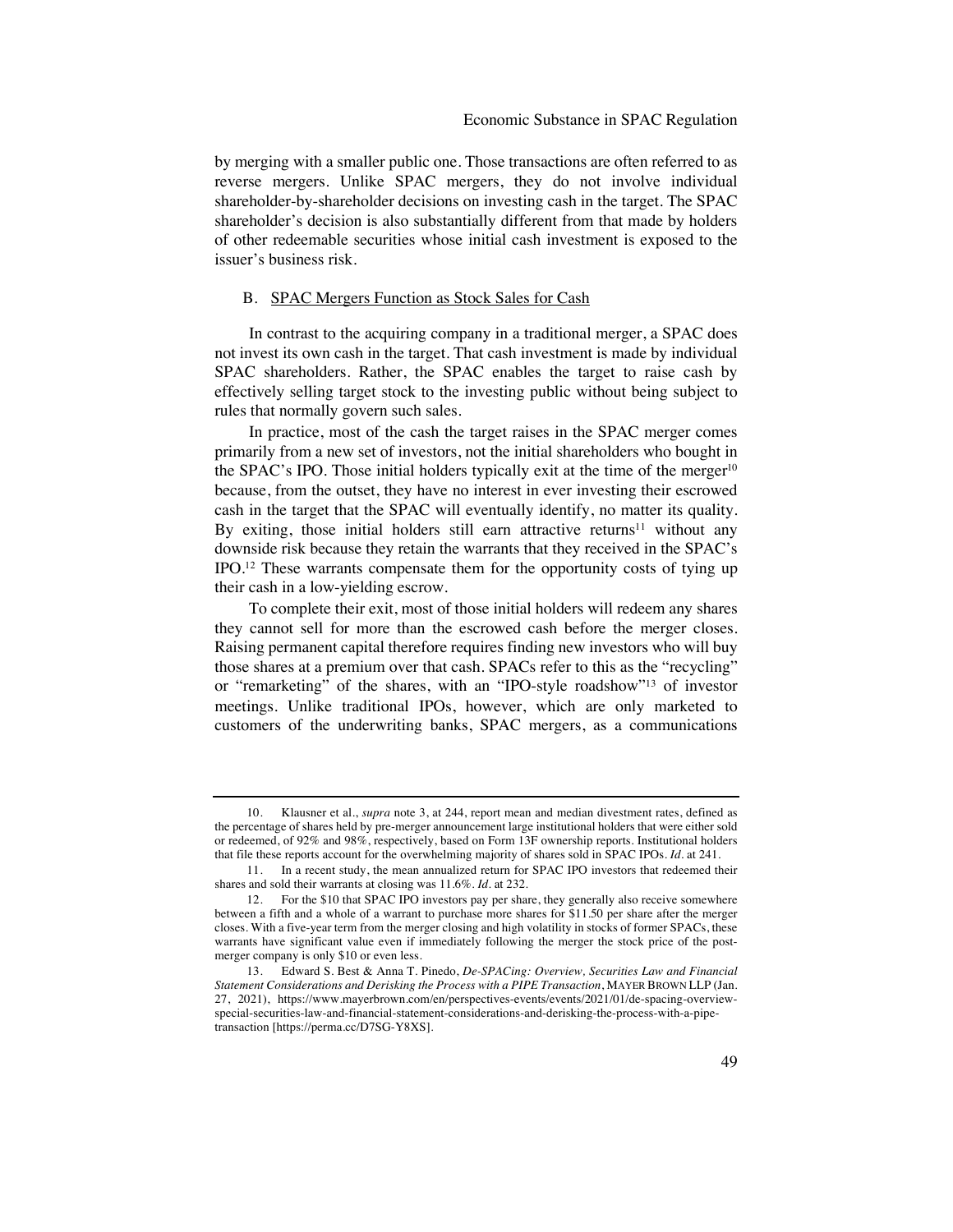Yale Journal on Regulation Vol. 40:44 2022

advisor recently noted, provide an "opportunity to market the deal to EVERY investor, both institutional and retail."14

From a legal and regulatory perspective, the investors purchasing the shares as a result of this remarketing exercise do so on the open market. In economic substance, however, these purchases are not ordinary secondary market trading but rather a critical step in the capital raise. The SPAC's IPO effectively creates public shares that can be put on the shelf, with the initial buyers acting as placeholders, until the SPAC has found a home for those shares with new investors after the announcement of the merger. New investors must pay a premium over the escrowed cash to incentivize the SPAC's initial shareholders to sell rather than redeem.15 The SPAC's share price therefore becomes a gauge for the success of the capital raise.

#### C. SPACs Function as Underwriters

Understanding SPAC mergers as sales of stock for cash allows us to see the role played by SPACs themselves more clearly. They function as financial intermediaries. Just like conventional underwriters would in an IPO, they market target shares to investors and validate the merits of the investment through their due diligence, experience, and reputation, thereby bridging information asymmetries. And as is characteristic of underwriters, SPACs get to charge for their services only if the transaction closes. While SPAC sponsors have been characterized as co-investors rather than underwriters, I show below that this label is often misplaced and does not diminish SPACs' underwriter role. Despite their underwriter function,16 however, SPACs are not subject to underwriter regulation.

#### 1. *Marketing*

At the core, targets hire SPACs as salesmen for their stock. They select SPACs for their public-company and capital-markets experience and for their network and reputation with investors rather than primarily the price that SPACs purport to offer. As the SPAC selection process has been described from the target's perspective, "[y]ou are not trying to maximize price [. . .]; it's a capital

<sup>14.</sup> Don Duffy, *A SPAC IPO Renaissance and the De-SPAC Communications Necessities*¸ BUS. WIRE (Aug. 13, 2020), https://blog.businesswire.com/a-spac-ipo-renaissance-and-the-de-spaccommunications-necessities [https://perma.cc/369P-ADFW].

<sup>15.</sup> The greater that premium, the higher the risk-free return for those initial holders. A recent study calculates the mean annualized return for SPAC IPO investors that sold both shares and warrants just prior to the merger closing at a staggering 19.1% and 26.1% for SPACs that went public in 2018 and 2019, respectively. The average for all SPACs that went public from 2010 through 2019 was 15.9%. This includes SPACs that had to liquidate. *See* Gahng et al., *supra* note 2, at 51, panel A. The authors assume that initial holders sell (or redeem if redemption value is higher) shares and warrants at the market closing price five trading days prior to merger closing.

<sup>16.</sup> This Part of the Essay uses the term "underwriter" in the functional sense, similar to its use by economists. Part III addresses the question of the SPAC's statutory underwriter status under Section  $2(a)(11)$  of the Securities Act.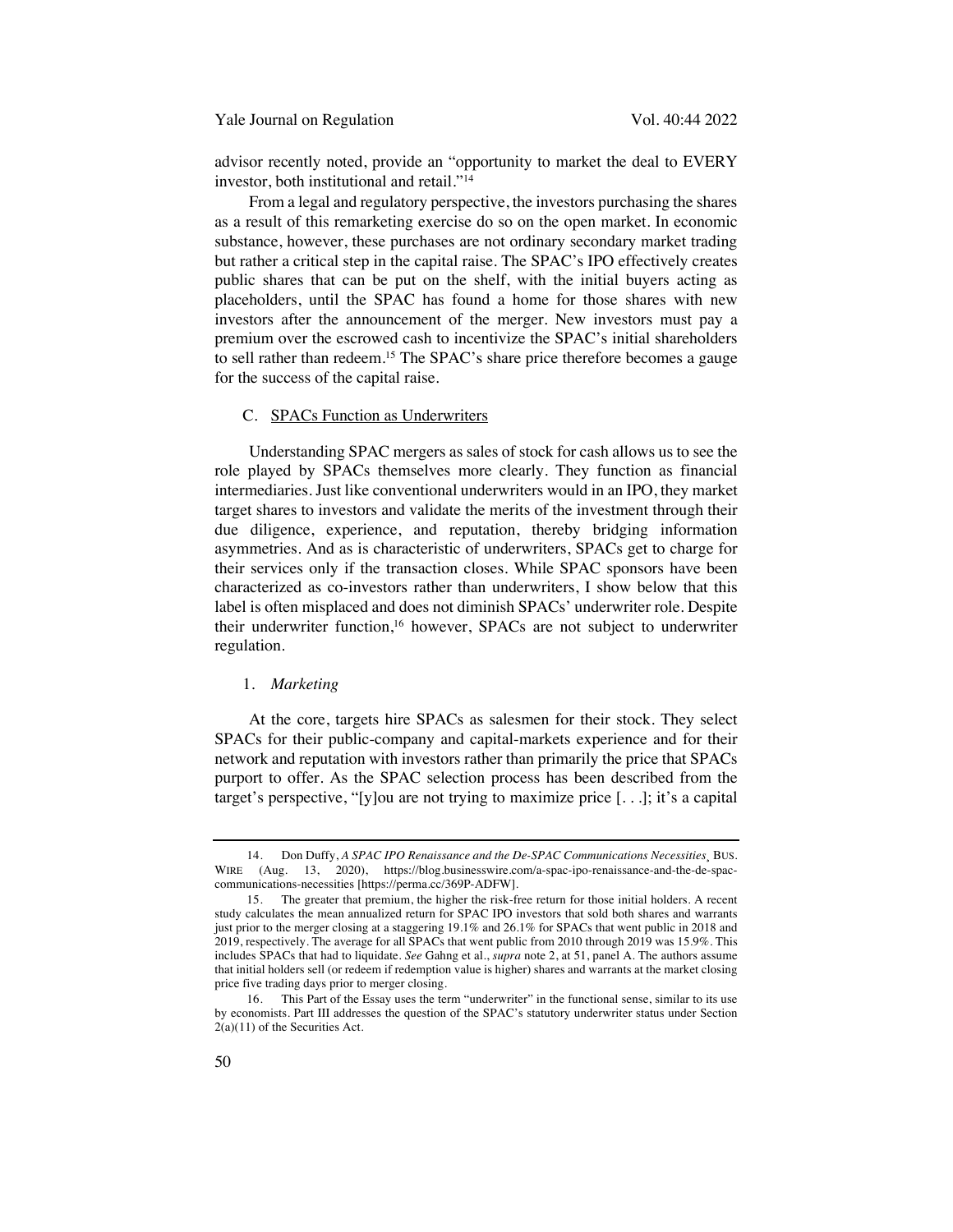markets exercise."17 This does not mean that targets do not care about the price they can realize—they do. But since SPACs have no cash of their own to invest, the price offered by a SPAC is meaningless unless the SPAC can persuade investors to pay it. SPACs run by successful sponsors and teams excel at telling a target's unique story and capturing investors' imagination. Target companies may therefore "choose the SPAC whose sponsors are best equipped to pitch their business model to the investor community."18 SPACs compete for merger mandates from targets in "SPAC-offs" that resemble "bake-offs" among investment banks vying for IPOs.19

When SPACs present a merger to the public market, they universally extol the merits of the target as an investment, just as they would if they were brokers pitching a stock. In roadshow meetings with investors and stock analysts they explain how they have valued the business and how the target is a great opportunity at the proposed valuation. Here is a representative example of the kinds of statements that SPAC executives make to investors:

This transaction provides a very compelling opportunity to invest [. . .] at an attractive valuation both on a revenue basis as well as an adjusted free cash flow basis. It's also worth mentioning that this is based on conservative forecasts and doesn't factor in the really superior growth profile. If you look at the valuation metrics on the growth adjusted basis, the embedded discount to the peer group is even further amplified.20

This is similar to how a conventional underwriter's equity salesforce might market a traditional IPO to investors. SPACs, however, perform this crucial sales function for the target largely themselves. Investment banks may still have a supporting role in SPAC mergers<sup>21</sup> by providing lists of potential investors, setting up initial meetings, and helping with post-meeting follow-up.22 Banks are generally counseled, however, not to engage in active marketing.23

<sup>17.</sup> Sarah Pringle, *When Picking the Right SPAC Partner, It's Not Price You're After*, PE HUB (Mar. 25, 2021), https://www.pehub.com/when-picking-the-right-spac-partner-its-not-price-youre-after/ [https://perma.cc/MD2L-NY6B].

<sup>18.</sup> Ross Matican, *How SPAC-Offs Can Sweeten Merger Deals*, THE INFORMATION, (Nov. 9, 2020), https://www.theinformation.com/articles/how-spac-offs-can-sweeten-merger-deals [https://perma.cc/K49V-6R8K].

<sup>19.</sup> Amrith Ramkumar, *SPAC Pullback Pressures Creators to Find Quality Mergers*, WALL ST. J. (June 1, 2021), https://www.wsj.com/articles/spac-pullback-pressures-creators-to-find-qualitymergers-11622494564 [https://perma.cc/WH75-D6EN].

<sup>20.</sup> Ascendant Digital Acquisition Corp., Call Transcript (Form 425) (Apr. 15, 2021).

<sup>21.</sup> SPACs' reliance on investment banking support will depend on a variety of factors, including the strength of their own relationships with potential investors and their knowledge of the target's industry.

<sup>22.</sup> *E.g*. 57th St. Gen. Acquisition Corp., Supplemental Memorandum to the SEC, 4-5 (Apr. 16, 2010) (discussing tasks performed by the SPAC's advisors).

<sup>23.</sup> *See What's the Deal: SPACs,* MAYER BROWN 7 (2020), https://www.mayerbrown.com/- /media/files/perspectives-events/publications/2020/08/whats-the-deal--spacs.pdf

<sup>[</sup>https://perma.cc/98WZ-NUP2] (counseling investment banks to limit their activities to ministerial functions to avoid being viewed as soliciting proxies for the vote of SPAC shareholders on the merger).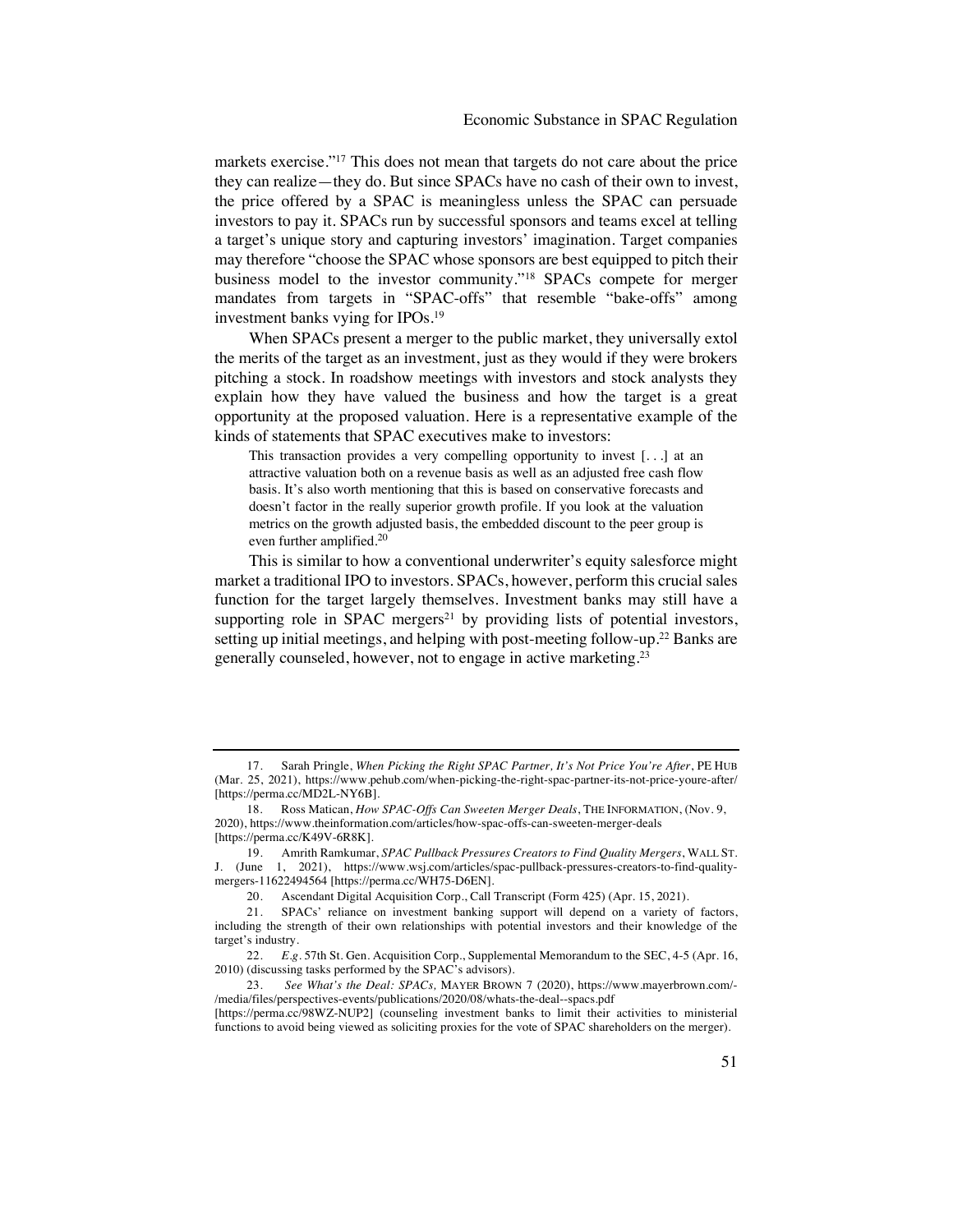# 2. *Validation*

From the perspective of investors, SPACs validate the quality of the target as an investment. In their communications to potential buyers of the stock, SPACs describe the due diligence they conducted on the target. For example, they may discuss how they hired an experienced industry consultant who then "came back with a resounding yes" to the question of whether the target's technology was "really that truly differentiated."24 They may report on diligence conversations they had with the target's key customers and the "extraordinarily powerful" responses they received.25 Or they may simply talk in general terms about the comprehensive due diligence they undertook. The SPAC's due diligence and its valuation of the target is critically important for investors because investors themselves are not able to conduct the same thorough investigation. In substance, as financial economists have also noted, SPACs act as informational intermediaries, $26$  performing the certification role that conventional underwriters play in IPOs.27

## 3. *Transaction-Based Compensation*

Targets pay SPACs for their efforts by assuming dilutive equity securities and cash payables. The securities are the so-called "founder shares" and warrants held by the SPAC's sponsor<sup>28</sup> and the public warrants originally issued to the initial SPAC IPO investors. Neither founder shares nor warrants come with any underlying cash. The payables are amounts that the SPAC owes to its advisors. The target must assume all these securities and payables to induce the SPAC to engage in the transaction. Just as with the compensation of conventional underwriters, targets incur this cost only if the transaction closes.

#### 4. *Co-Investor Label*

SPACs and their sponsors have sometimes been characterized as investors rather than underwriters. A frequent claim is that SPACs offer public investors

<sup>24.</sup> Atlantic Coastal Acquisition Corp., Investor Call Transcript (Form 425) (Dec. 1, 2021).

<sup>25.</sup> Churchill Capital Corp III, Analyst Call Transcript (Form 14a-12) (Aug. 19, 2020) (describing conversations SPAC had with senior executives at customers representing about 65% of the target's revenue base).

<sup>26.</sup> *See* Jessica Bai, Angela Ma & Miles Zheng, *Segmented Going-Public Markets and the Demand for SPACs* (Sept. 23, 2021) (unpublished manuscript), https://ssrn.com/abstract=3746490 [https://perma.cc/2653-W4K2] (modeling SPAC sponsors as non-bank certification intermediaries); Gahng et al., *supra* note 2, at 9 (characterizing SPAC sponsors as ad-hoc underwriters).

<sup>27.</sup> *Cf., e.g.*, Ronald J. Gilson & Reinier H. Kraakman, *The Mechanisms of Market Efficiency*, 70 VA. L. REV. 549, 618-21 (1984) (arguing that investment banks serve as information intermediaries).

<sup>28.</sup> The sponsor receives the founder shares for free when it incorporates the SPAC and gets its warrants in exchange for its "at-risk" funding of SPAC IPO costs and pre-merger expenses. All founder shares and warrants are worthless if the SPAC does not close a merger. Sometimes SPACs agree to cancel some of their founder shares or subject them to vesting based on earnout provisions tied to the company's post-merger stock price.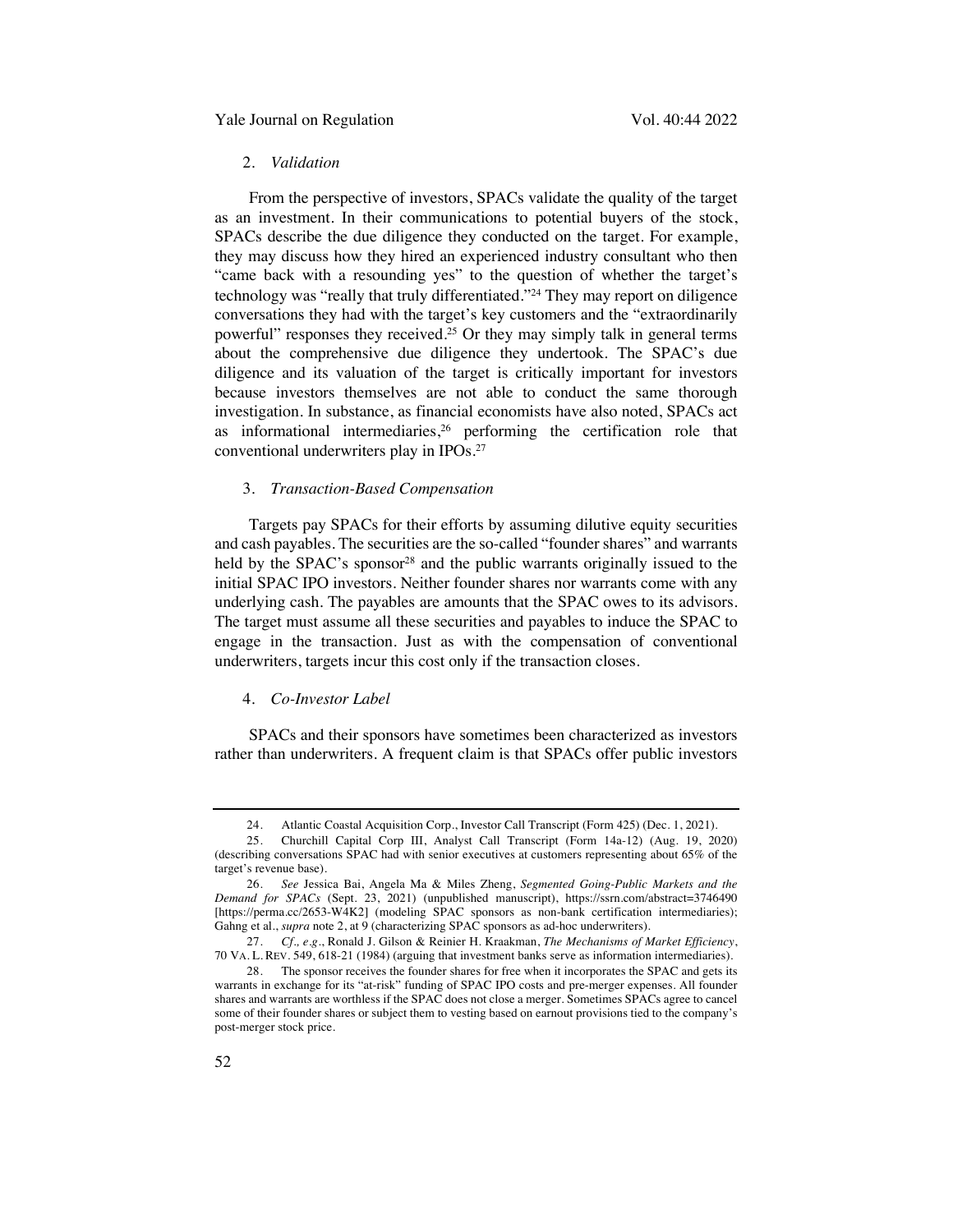"a way to co-invest side-by-side" with sponsors.29 For many SPAC mergers, however, the co-investor label for sponsors misses the mark. Not only are sponsors not required to provide any cash funding for the merger, $30$  data for January 2019 to June 2020 mergers shows that the median sponsor in fact contributed practically *no cash at all* to the target.<sup>31</sup>

Some sponsors do invest cash by buying additional shares,  $3<sup>2</sup>$  but since they already own founder shares and warrants, they pay a much lower blended price than the \$10 effectively paid by nonredeeming public shareholders. Only if founder shares and warrants are not treated as a price subsidy can those sponsors be described as genuine co-investors. In this case, however, those securities must constitute primarily payment for their SPACs' underwriting<sup>33</sup> and, perhaps, for any post-merger mentoring that sponsors may provide through board representation.

# **II. Gaps in Investor Protection**

The failure of existing SEC regulation to treat SPAC mergers in accordance with their economic substance as stock sales for cash has led to wide gaps in investor protection. This part of the Essay identifies these gaps, which it groups into three categories: disclosure liability and gatekeeping, underwriting regulation, and offering regulation.

<sup>29.</sup> *SPACs: Special Purpose Acquisition Companies*, NASDAQ, https://www.nasdaq.com/solutions/spac [https://perma.cc/SH9L-VBHS]; *see also, e.g.*, Christopher M. Barlow, C. Michael Chitwood, Howard L. Ellin, Michelle Gasaway & Gregg A. Noel, *Skadden Discusses the "Year of the SPAC,"* CLS BLUE SKY BLOG (Feb. 18, 2021), https://clsbluesky.law.columbia.edu/2021/02/18/skadden-discusses-the-year-of-the-spac/ [https://perma.cc/3FWM-QGE8] (explaining that the SPAC structure "allows public shareholders to invest alongside the sponsor team"); *Perspective—Private Equity Industry Insights*, ROPES & GRAY 8 (Fall 2019), https://www.ropesgray.com/-/media/Files/alerts/2019/11/20191126\_PErspectives.pdf [https://perma.cc/98NH-2NDD] ("[A] SPAC provides an opportunity to invest alongside experienced industry experts and deal professionals . . . ."); Khoa Tran, *SPAC: Lessons Learned*, IPOHUB (Mar. 18, 2021), https://www.ipohub.org/spac-lessons-learned/ [https://perma.cc/NCX4-C6B2] ("For public investors, a SPAC is a great way to co-invest with successful founders, who are usually well-respected investors and bankers in the industry.").

<sup>30.</sup> SPAC sponsors receive their founder shares for free. Their warrants are not associated with a cash investment at the time of the merger because the cash sponsors paid to acquire those warrants has been largely spent at that point to fund the SPAC's pre-merger expenses.

<sup>31.</sup> Klausner et al., *supra* note 3, at 240 (median sponsor PIPE represented 0% of total cash delivered).

<sup>32.</sup> *See, e.g*., Gahng et al., *supra* note 2, at 9-10 (sponsor investment serves as certification to attract PIPE investors or induce SPAC shareholders not to redeem); *see also* Klausner et al., *supra* note 3 (reporting how, in merger cohort, sponsor PIPEs represent 11% of total cash delivered at the 75th percentile).

<sup>33.</sup> Those include coaching target management on how to navigate the going-public process, an ancillary service that also conventional underwriters offer to companies, even if some SPAC sponsors are in fact better at it.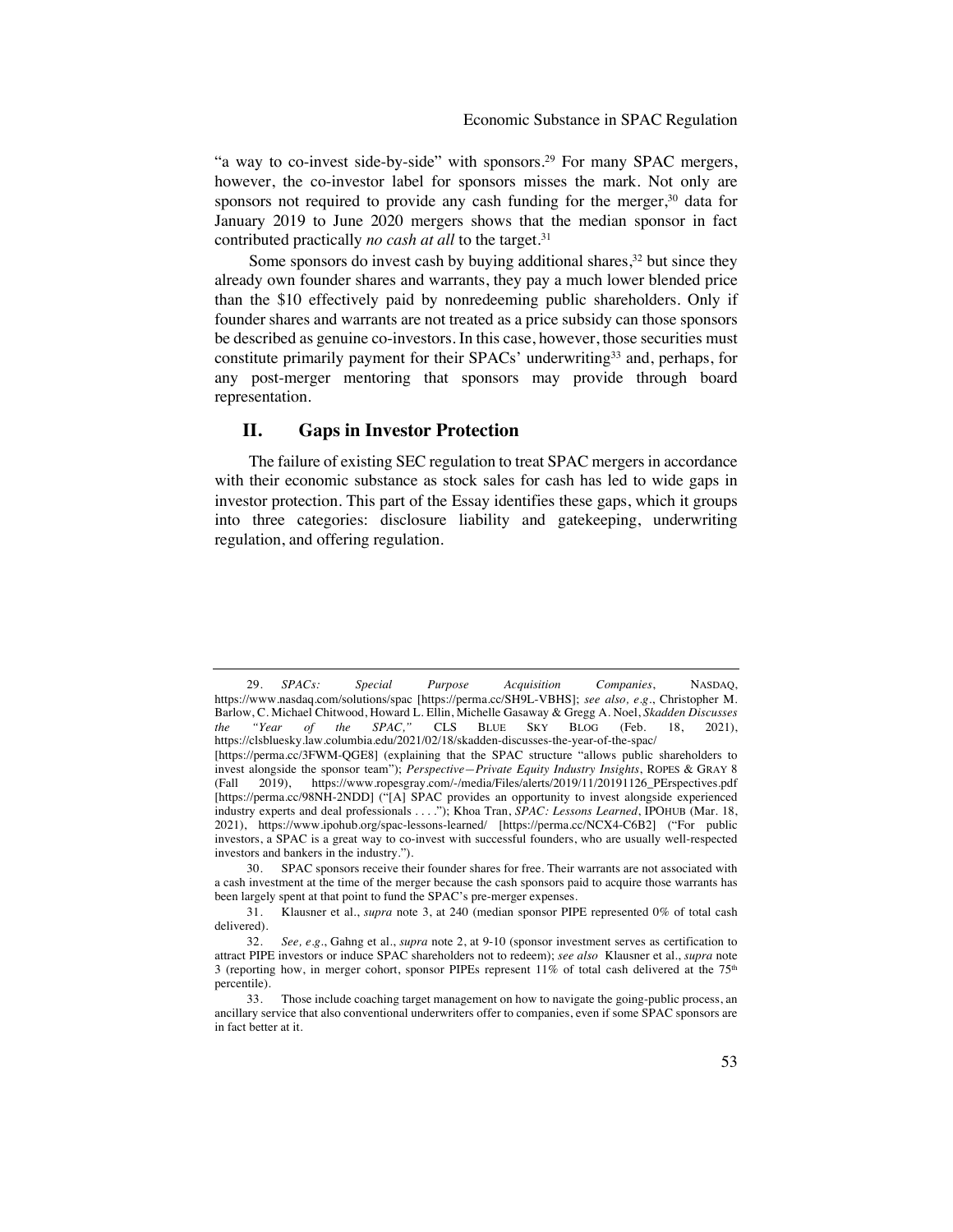#### A. Gaps in Disclosure Liability and Gatekeeping

The federal securities laws are based on the premise that companies have incentives to underdisclose. <sup>34</sup> SEC rules therefore mandate disclosure of information relevant to investor decision-making. These mandates are effective because they are backed by liability provisions that hold companies accountable to investors for deficient disclosures. Investors' need for strict disclosure liability is greatest when new companies ask them to part with cash in exchange for stock. Investment banks involved in stock sales to the public for cash play an important role as gatekeepers for the accuracy of disclosure and face potential liability if their efforts were not reasonable. These liability standards and gatekeeping rules do not apply in SPAC mergers.

#### 1. *Lacking Federal Securities Law Liability to Investors*

Companies that effectively sell their stock to the public for cash through a SPAC merger do not face the same disclosure liability to investors as those that do so through a traditional securities offering. In a traditional IPO, the company's executive officers that sign the SEC disclosure document and all the directors and control persons face strict liability for the accuracy and completeness of the disclosures unless they can establish their due diligence.<sup>35</sup> All that injured investors need to prove is a material misstatement or omission and their damages. This very investor-friendly liability regime does generally not apply to targets in SPAC mergers and their insiders.

# 2. *Laxer Federal Securities Law Liability for Projections*

Companies that raise capital from the public in SPAC mergers are also not subject to the same liability standards for financial projections that apply in IPOs. There, investors are generally entitled to expect that an opinion expressed by the company, which would include an estimate of future earnings, is honestly held and "fairly aligns with the information in the issuer's possession at the time."36 In SPAC mergers, by contrast, financial projections may be protected by a statutory safe harbor meant to encourage companies that are already public to share forward-looking information with the market without fear of liability.<sup>37</sup> The safe harbor provides immunity from federal securities law liability to private plaintiffs absent actual knowledge of falsity, which is hard to prove, especially

<sup>34.</sup> By this, we mean that companies have incentives to disclose less information than would be socially optimal.

<sup>35.</sup> Securities Act of 1933 § 11, 15 U.S.C. § 77k (2018).

<sup>36.</sup> Omnicare, Inc. v. Laborers Dist. Council Const. Ind. Pension Fund, 575 U.S. 175, 189 (2015).

<sup>37.</sup> Securities Exchange Act of 1934 § 21(e), 15 U.S.C. § 78u-5 (2018); Securities Act of 1933 § 27A, 15 U.S.C.§ 77z-2 (2018).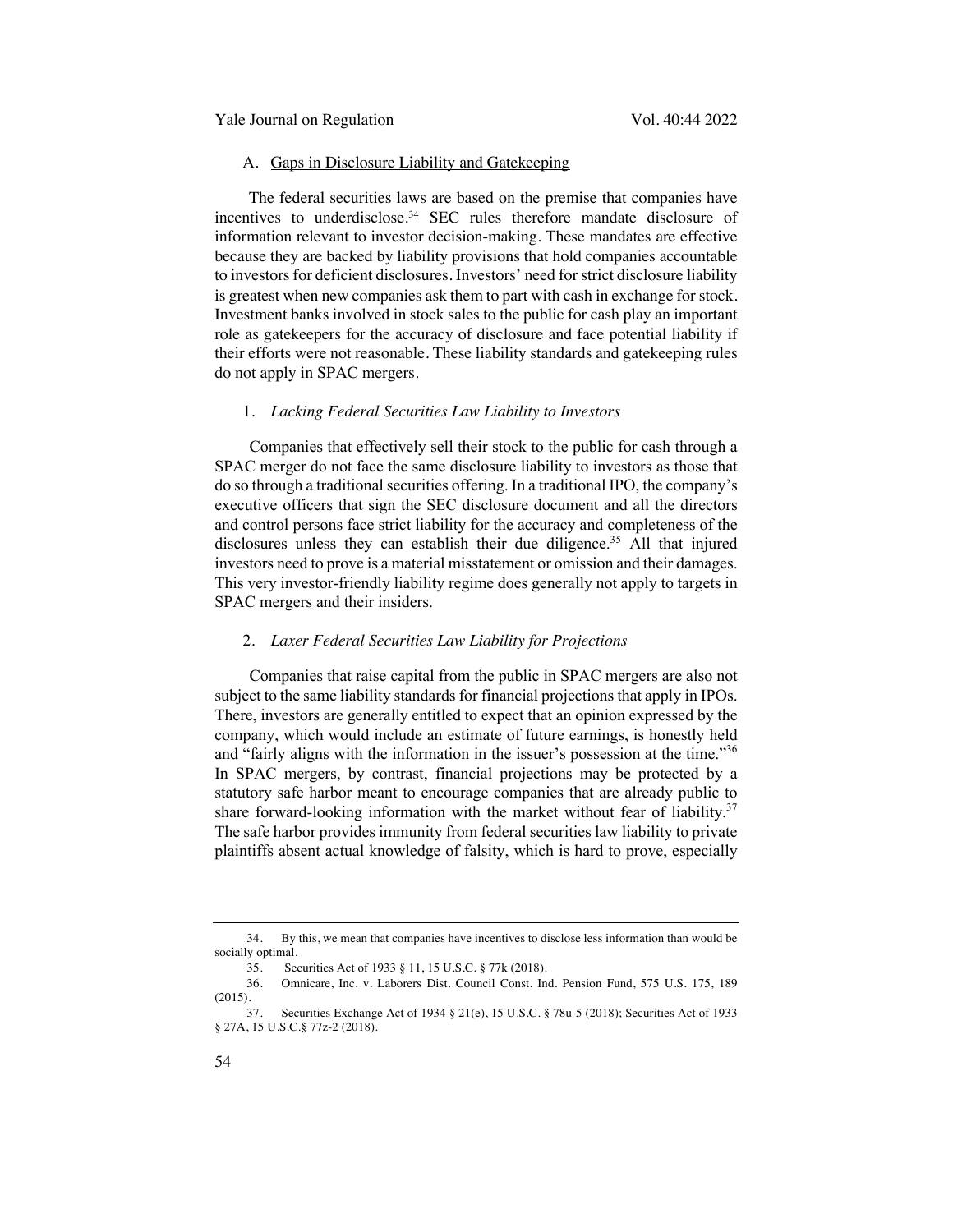with regard to statements about the future. By its terms, the safe harbor does not in apply IPOs.<sup>38</sup>

This potentially laxer liability standard compared to IPOs seems problematic not only for reasons of regulatory consistency. The pressure to embellish projections may be especially pronounced in SPAC mergers because SPACs and their sponsors have incentives that are quantitatively and qualitatively different from those of conventional underwriters.<sup>39</sup> Empirical research<sup>40</sup> has found that most SPACs fail to meet their projections with many dramatically underperforming.

#### 3. *Gatekeeper Arbitrage*

The current regulation of SPACs does not provide investment banks working on them with the same incentives to act as disclosure gatekeepers as in IPOs.41 Investment banks advising on mergers or private placements are not viewed as disclosure gatekeepers with responsibility for the information that companies provide to public investors.42 If SPAC mergers were treated as sales of securities of the target company to the public for cash, investment banks advising on them may conduct IPO-level due diligence even if not required, the same way they do in direct listings.<sup>43</sup> There, investment banks have adopted such

- 39. *See* discussion *infra* Sections II.B.1, II.B.2.
- 40. *See* discussion *infra* Section III.B.2.

<sup>38.</sup> John Coates, then the Acting Director of the SEC's Division of Corporation Finance has suggested that the safe harbor may also not apply to SPAC mergers to the extent they resemble IPOs because they take private companies public. *See* Statement, John Coates, Acting Dir., Div. of Corp. Fin., Sec. & Exch. Comm'n, SPACs, IPOs and Liability Risk under the Securities Laws (Apr. 9, 2021), https://www.sec.gov/news/public-statement/spacs-ipos-liability-risk-under-securities-laws [https://perma.cc/WZP8-JMFJ] (citing legislative history).

<sup>41.</sup> Regulators rely on gatekeepers to enhance compliance by primary actors when direct deterrence reaches its limits. This dilemma arises when, for example, when expected payoffs from violations are too large relative to expected penalties discounted by the probability of detection and enforcement. Investment banks acting as underwriters are the paradigmatic example. *See, e.g.*, Reinier H. Kraakman, *Gatekeepers: The Anatomy of a Third-Party Enforcement Strategy*, 2 J.L. ECON. & ORG. 53, 82-83, 94-100 (1986) (using underwriters as core gatekeeper example).

<sup>42.</sup> Investment bank liability for merger proxy statement disclosure has generally been based on their fairness opinions. *See* Herskowitz v. Nutri/System, Inc., 857 F.2d 179, 189-90 (3d Cir. 1988) (holding an investment bank rendering a fairness opinion to a negligence standard under Section 14(a) of the Exchange Act because it was aware that the opinion would be used to solicit shareholder approval). Also under state law, merger financial advisors are not treated as gatekeepers for public markets. *See, e.g.*, RBC Capital Mkts. v. Jervis, 129 A.3d 816, 865 n.191 (Del. 2015) (holding that financial advisors in M&A transactions are not gatekeepers); Andrew F. Tuch, *M&A Advisor Misconduct: A Wrong Without a Remedy?*, 45 DEL. J. CORP. L. 177, 196-98 (2021) (summarizing law). They incur liability only for intentionally aiding and abetting a fiduciary breach. Tuch, *supra*, at 199-210.

<sup>43.</sup> *See, e.g.*, *NYSE Proposes Letting Companies Raise Funds in a Direct Listing*, DAVIS POLK (Nov. 26, 2019), https://www.davispolk.com/sites/default/files/2019-11- 26\_nyse\_direct\_listing\_proposal.pdf [https://perma.cc/F65W-ACBR ] (explaining that SEC rules require investment banks to participate as financial advisers and accept underwriter liability, causing basic registration and due diligence process to remain largely as it is for underwritten offerings); Ran Ben-Tzur and James D. Evans, *The Rise of Direct Listings: Understanding the Trend, Separating Fact from Fiction*, FENWICK (Dec. 5, 2019), https://www.fenwick.com/insights/publications/the-rise-of-direct-listingsunderstanding-the-trend-separating-fact-from-fiction [https://perma.cc/C38S-YGGF] (explaining that in a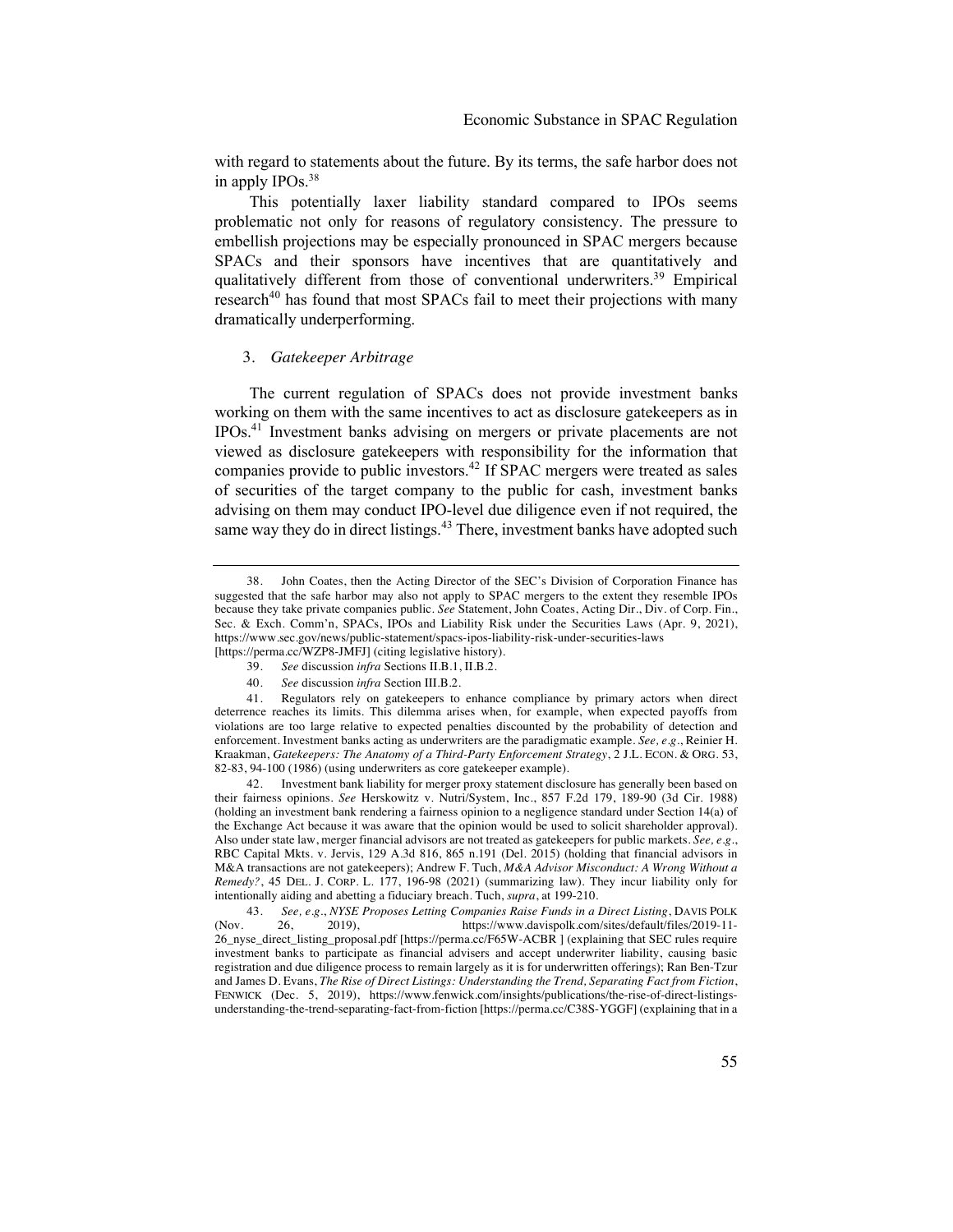Yale Journal on Regulation Vol. 40:44 2022

a due diligence approach due to a perceived risk of underwriter qualification<sup>44</sup> and the fact that investment banks trading the shares of the newly public company within 25 days of the listing must deliver a prospectus.<sup>45</sup> Investment banks that advise on business combinations are not underwriters, and without treating the SPAC merger as the IPO of the target there is no requirement to deliver a prospectus in secondary market trades. The current regulation of SPACs thus allows companies to obtain investment banking support for raising capital from the public without the associated gatekeeping.<sup>46</sup>

#### B. Gaps in Underwriting Regulation

Underwriter regulation addresses the economics of public capital raising head-on, recognizing that disclosure liability alone may be insufficient to protect investors against high costs and powerful incentives. The regime limits how much underwriting can cost relative to the amount of capital raised and requires clear quantitative disclosure about that cost. It addresses conflicts of interest created by an underwriter's financial stake in the success of a particular offering, and it prohibits underwriters from granting side deals that undermine the integrity of the stated offer price. SPACs effectively function as underwriters without having to comply with these rules.

#### 1. *Uncapped and Unquantified Compensation*

While SPACs perform the role of underwriters by marketing shares to public investors, they are not subject to any of these rules governing underwriting compensation. These rules limit how much financial intermediaries can charge companies for marketing securities to the public at 10% of the cash raised. <sup>47</sup> This reflects a concern that the cost of high underwriting compensation is ultimately borne by investors because it creates a value hole that must be filled before investors can see a return. Conventional underwriters must also quantify their compensation, expressing the value of non-cash items, such as shares or other

direct listing, "investment banks and their legal counsel put companies through the exact same due diligence process as in a traditional IPO").

<sup>44.</sup> See, e.g., John C. Coffee, Jr., *The Spotify Listing: Can an "Underwriter-less" IPO Attract Other Unicorns?*, CLS BLUE SKY BLOG (Jan. 16, 2018), https://clsbluesky.law.columbia.edu/2018/01/16/the-spotify-listing-can-an-underwriter-less-ipo-attractother-unicorns/ [https://perma.cc/R5YS-P3HM] (explaining that financial advisers risk being classified as underwriters).

<sup>45.</sup> Securities Act of 1933 § 4(a)(3), 15 U.S.C. § 77d(a)(3) (2018); 17 C.F.R. § 230.174 (2022).

<sup>46.</sup> Commentators have bemoaned the lack of investment bank gatekeeping. *See, e.g.*, Usha Rodrigues & Michael Stegemoller, *Redeeming SPACs* 13(U. Ga. L. Sch. Rsch. Paper No. 2021-09, 2021), https://ssrn.com/abstract=3906196 [https://perma.cc/PF7T-TL82].

<sup>47.</sup> FIN. INDUS. REGUL. AUTH., FINRA MANUAL, RULE 5110(a)(1) (requiring that underwriting compensation must not be "unfair or unreasonable," which is generally understood to impose a cap of 10% of cash proceeds raised). FINRA, the Financial Industry Regulatory Authority, is a self-regulatory association that regulates investment banks. It operates under SEC oversight.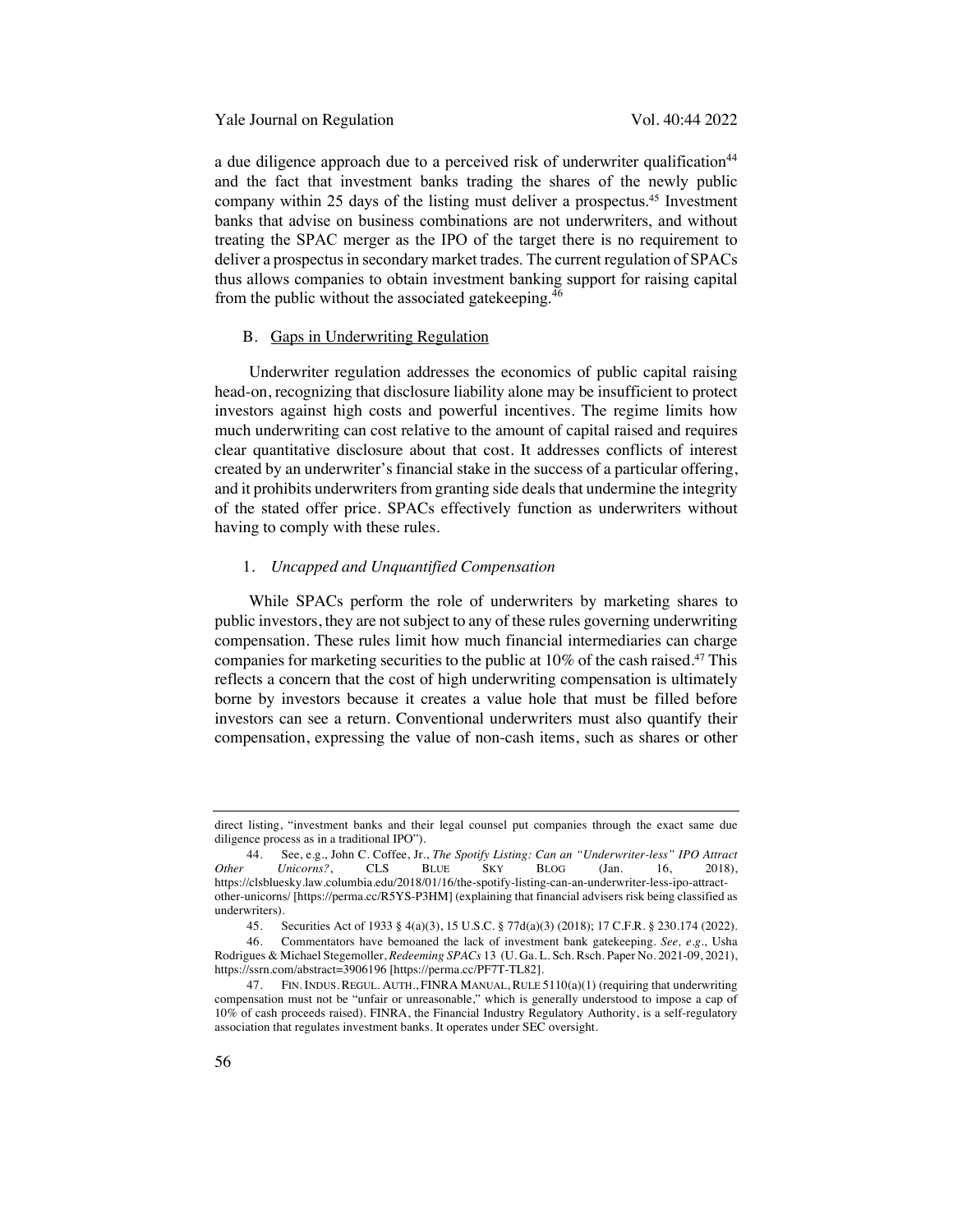securities, in dollar terms<sup>48</sup> and present this information to investors in convenient table format.49

Aggregate cost from (and thus the target's compensation for) SPAC underwriting consists of the assumption of SPAC founder shares, warrants, and cash payables. A recent study calculated that cost at a staggering 58% of cash raised on average for mergers that closed between January 2019 and June 2020.<sup>50</sup> Econometric research has found that, on average, high SPAC costs eventually come largely at the expense of public investors. <sup>51</sup> SPACs are also not required to quantify, in dollar terms, the compensation that targets must pay for SPAC services, making it harder for investors to understand those costs.

# 2. *Unregulated Conflicts*

SPACs are not subject to the conflict of interest rules that govern conventional underwriters in public stock offerings. These rules apply when underwriters have a special financial interest in a particular offering that goes beyond earning the customary commission that they receive in the many other transactions they work on. Under these rules, a separate independent underwriter must then be brought in to conduct its own due diligence and assume liability for the disclosure to investors.

SPACs and their controlling persons have similar special financial interests in the success of the mergers that they market to public investors. Without a merger, the SPAC must liquidate, rendering worthless all securities held by its sponsor and other control persons. If the merger closes, however, it provides an opportunity for an outsized return. Empirical data supports the conclusion that SPAC conflicts affect outcomes. SPAC shares on average underperformed the IPO index by –50.9% after twelve months and –100.4% as of November 1, 2021,52 even after excluding the first-day "pop" in IPOs.53 Despite this conflict, SPACs are not required to retain independent underwriters for a more disinterested check on their investigation of the target and their disclosure to investors.

<sup>48.</sup> FIN. INDUS. REGUL. AUTH., FINRA MANUAL, RULE 5110, at Supplementary Material .05.

<sup>49.</sup> FIN. INDUS. REGUL. AUTH., FINRA MANUAL, RULE 5110(b)(1), at Supplementary Material .05 (requiring disclosure "in the section on distribution arrangements in the prospectus"); Regulation S-K, Item 508(e), 17 C.F.R. § 229.508 (2022) (requiring tabular disclosure of all items considered underwriting compensation by FINRA).

<sup>50.</sup> Klausner et al., *supra* note 3, at 252. *See also* Gahng et al., *supra* note 2, at 48 panel A (finding that the median SPAC cost was 48.3% of cash raised for Jan. 2015 to Mar. 2021 mergers). Both studies include PIPE cash.

<sup>51.</sup> Klausner et al., *supra* note 3, at 262.

<sup>52.</sup> *Id.* at 256, tbl.6.

<sup>53.</sup> *Id.* at 255 (discussing IPO index construction).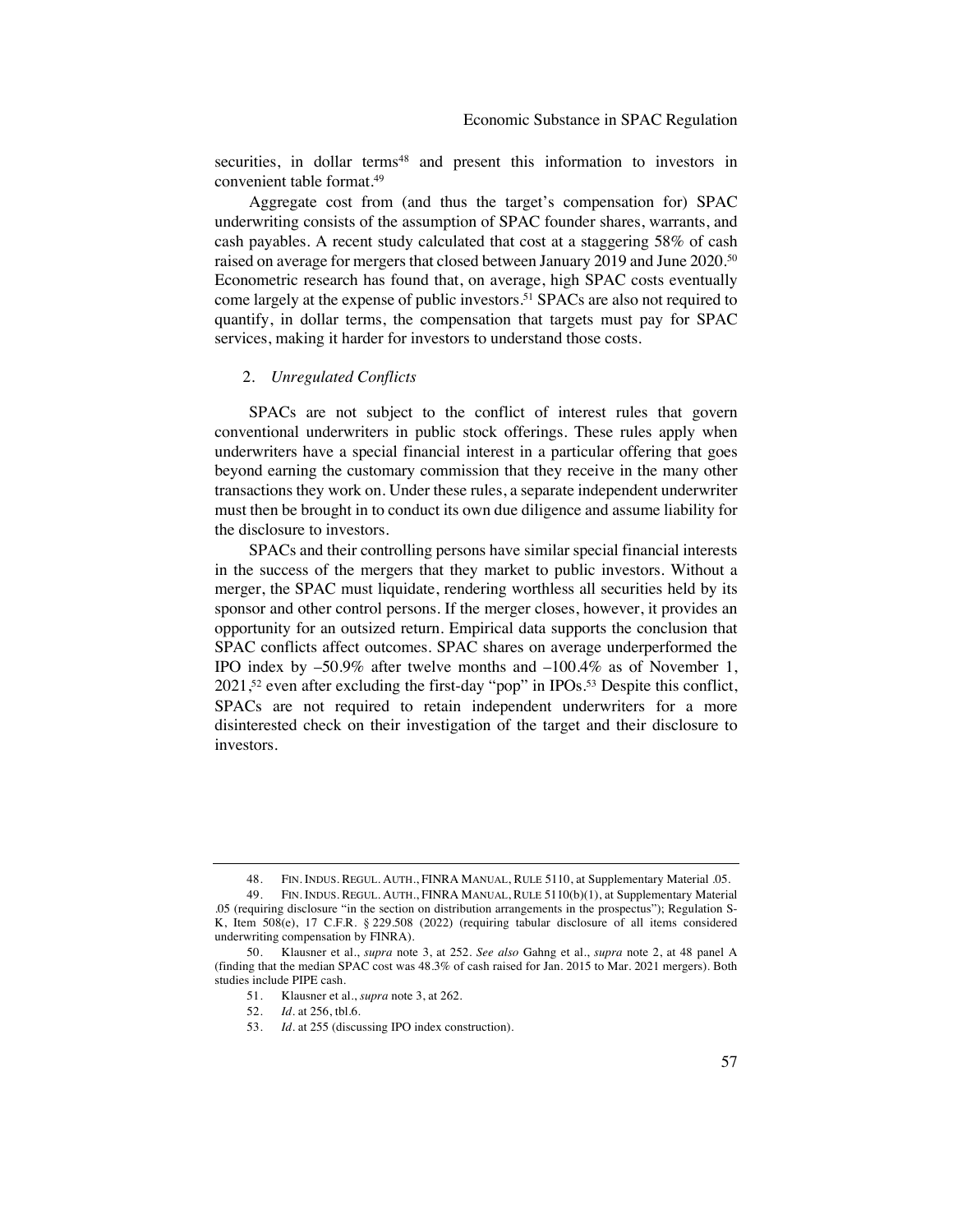# 3. *Preferential Pricing*

SPACs also do not need to comply with rules against preferential pricing. Conventional underwriters must sell securities at the stated price and cannot grant discounts to some investors but not others.54 This enables investors to rely on participation by others as a meaningful signal for their own investment decision. SPACs and their affiliates are not subject to this rule. In theory, all public investors that invest their escrowed cash in the target pay the same price of \$10 plus interest per share by electing not to redeem. In practice, however, there is a significant opportunity for side deals that effectively lower the price for some investors but not others by offering incentives not to redeem, <sup>55</sup> making the price paid by others non-transparent.

# C. Gaps in Offering Regulation

Offering regulation deals with three different issues that rules about disclosure, disclosure liability, and underwriting do not address. First, it seeks to protect investors' reliance on the integrity of a stock's market price against price distortion due to purchases induced or effected by companies themselves when they are looking to sell shares of that stock. Second, concerned about investor exuberance, offering regulation limits the permissible publicity for an upcoming capital raising transaction. Third, it prohibits companies from having stock sold for their benefit before the SEC has cleared the relevant disclosure. None of these rules apply in SPAC mergers.

# 1. *Purchases During Distribution*

SPAC mergers are not subject to the strict prohibition against purchases (or purchase inducements) during a distribution of securities. In traditional stock offerings, this prohibition prevents companies and their affiliated purchasers and underwriters from affecting the price of securities that are of the same class as those that are being distributed.<sup>56</sup> This protects investors that rely on the integrity of the market price when deciding to buy in the offering.

The absence of this prohibition<sup>57</sup> enables SPACs and targets and their respective affiliates and financial advisers to purchase or induce others to purchase the SPAC's shares. This has the potential to inflate the share price,

<sup>54.</sup> FIN. INDUS. REGUL. AUTH., FINRA MANUAL, RULE 5141.

<sup>55.</sup> A typical formulation refers to "transactions with investors and others to provide them with incentives to acquire public shares, vote their public shares in favor of our initial business combination or not redeem their public shares." ST Energy Transition I Ltd., Prospectus, (Form 424(b)(4) (Dec. 2, 2021). 56. Regulation M, 17 C.F.R. §§ 242.100-102 (2021).

<sup>57.</sup> A restriction on purchases would apply during the period that the target's shareholders need to make their decision on the merger. *See infra* Section II.C.3. in the definition of restricted period in Rule 100(b) of Regulation M*; see also* SEC Staff Legal Bulletin No. 9 (Oct. 27, 1999, Revised November 22, 2019) (noting that in a merger the Regulation M-restricted period is based solely on the target company's shareholder vote). Since the SPAC target is typically closely held, its shareholder vote often occurs before the merger has even been announced.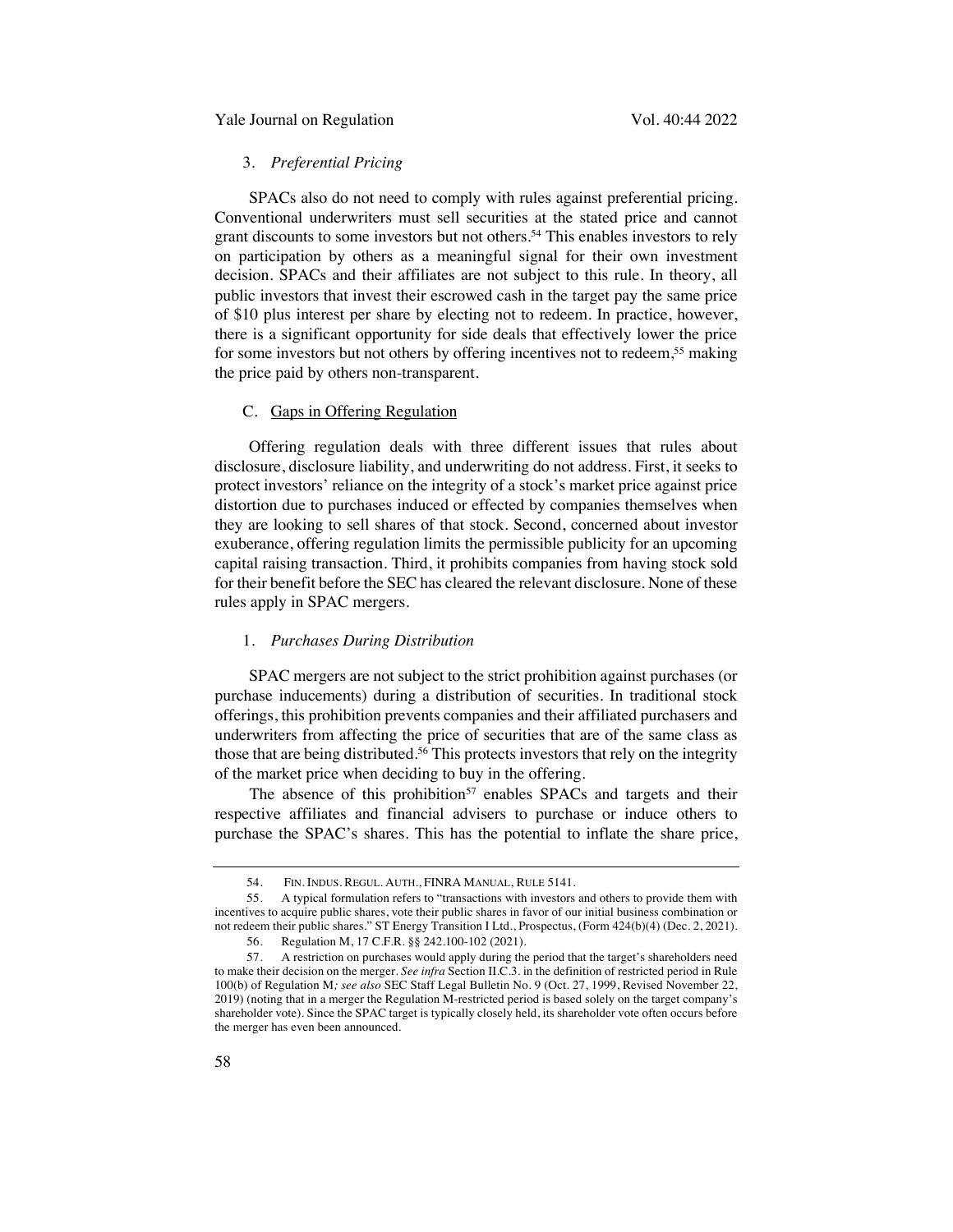which investors in turn will interpret as signaling the market's belief in the value of the post-merger company when deciding to invest their escrowed cash. The risk of price-inflating activity is real. SPAC IPO prospectuses expressly contemplate potential purchases by the SPAC's sponsor and others in connection with the merger, including from holders that otherwise would have redeemed their shares.58

# 2. *Unrestrained Publicity*

Since SPAC mergers are not being treated as stock sales for cash, they are not subject to the publicity restrictions that apply to traditional capital raising transactions. In IPOs, those restrictions prohibit companies from generating public interest before they have filed a comprehensive disclosure document with the SEC. <sup>59</sup> That prohibition is designed to forestall "publicity efforts which . . . condition the public mind or arouse public interest" before the public has full information.<sup>60</sup> After the full disclosure document has been filed for SEC review and is publicly available, soft restraints still enforce a "quiet period" in IPOs during which companies do not give interviews to the press or appear on TV to discuss the offering. $61$  Empirical research has confirmed the vulnerability of individual investors to publicity: they are more likely to buy stock that has been in the news,  $62$  and their investment decisions tend to be driven more by sentiment than by fundamental analysis.<sup>63</sup>

SPACs "engage in all forms of marketing and communications to generate interest in the transaction,"<sup>64</sup> often involving interviews with journalists and appearances on business news programs and internet channels.<sup>65</sup> This embrace of unrestrained publicity is especially problematic in light of the sometimes high

62. Brad M. Barber & Terrance Odean, *All That Glitters: The Effect of Attention and News on the Buying Behavior of Individual and Institutional Investors*, 21 REV. FIN. STUDS. 785 (2008).

63. Daniel Dorn, *Does Sentiment Drive the Retail Demand for IPOs?*, 44 J. FIN. QUANT. ANALYSIS 85 (2009) (finding that retail investors consistently overpay for IPOs, based on data from whenissued trading in German IPOs).

<sup>58.</sup> *See, e.g.*, Churchill Capital Corp. III, Prospectus, at 19-20 (Form 424(b)(4) (Feb. 14, 2020).

<sup>59.</sup> Securities Act Section 5(c), 15 U.S.C. § 77e(c).

<sup>60.</sup> Carl M. Loeb, Rhoades & Co., 38 S.E.C. 843 \*6 (1959).

<sup>61.</sup> This quiet period stems from a statutory provision limiting written and TV marketing that can be used after the disclosure document has been filed to the SEC-compliant prospectus that contains all relevant information. It was designed to ensure that potential buyers appreciated the complexity of the decision they were faced with when making an investment. Blue Chip Stamps v. Manor Drug Stores, 421 U.S. 723, 752–53 (1975) (noting that the prospectus and registration requirements were intended to prevent high pressure salesmanship through limitation of the selling arguments and frighten potential buyers with the intricacy of the transaction).

<sup>64.</sup> *10 Questions with Don Duffy*, THE ACTIVIST REPORT (Sept. 2020), https://westwicke.com/wp-content/uploads/10-Questions-with-Don-Duffy-1.pdf [https://perma.cc/3DDJ-8A25].

<sup>65.</sup> For example, in a recent transaction, the target CEO scored four different interviews just at the announcement. *See* Bright Lights Acquisition Corp., Filing Under Securities Act Rule 425 of Certain Prospectuses and Communications in Connection with Business Combination Transactions (Form 425) (Nov. 23, 2021); Bright Lights Acquisition Corp., Filing Under Securities Act Rule 425 of Certain Prospectuses and Communications in Connection with Business Combination Transactions (Form 425) (Nov. 24, 2021).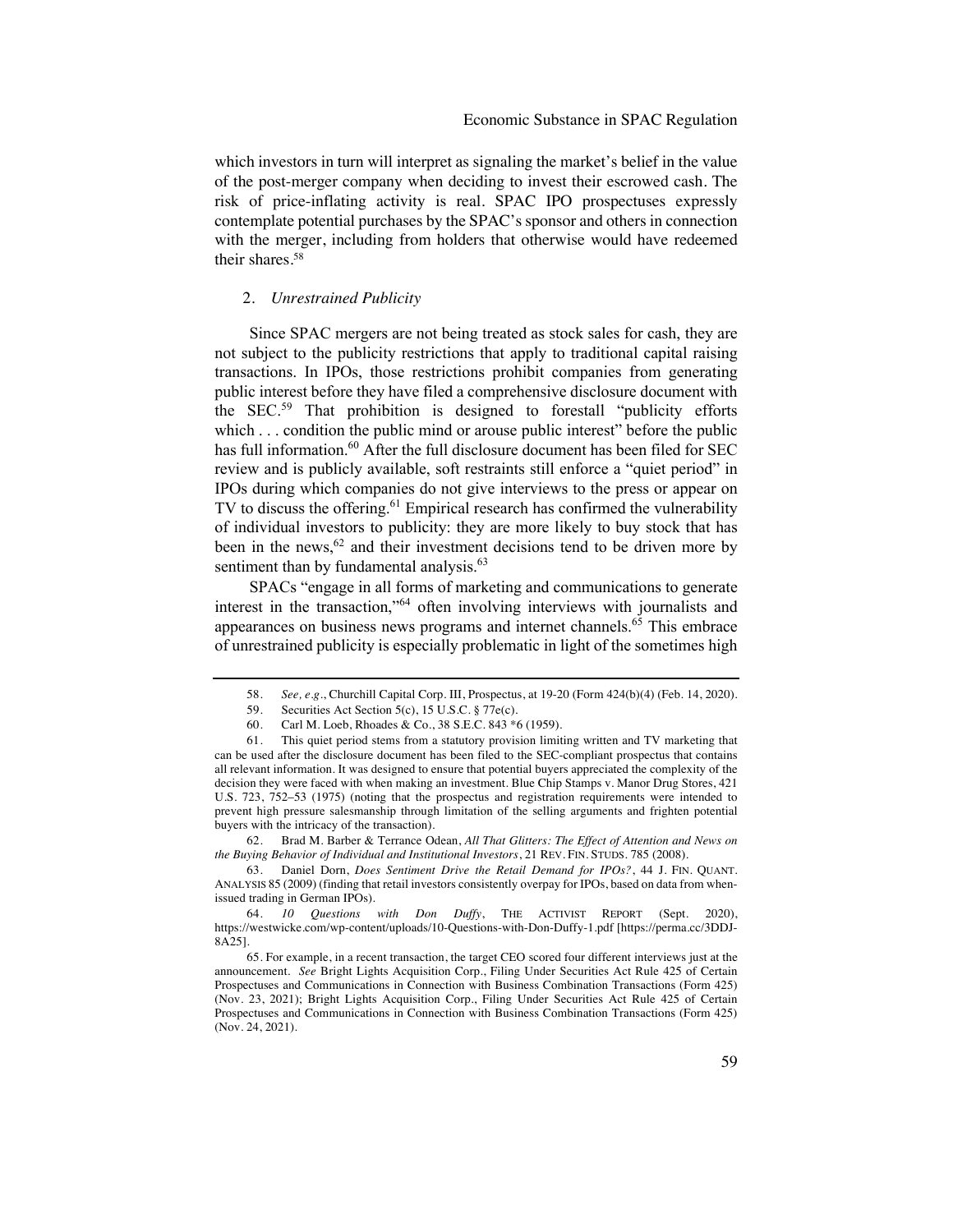level of retail participation in SPAC mergers<sup>66</sup> and recent empirical research linking abnormal market returns and retail trading with the level of revenue growth in the SPAC's projections publicized at the time of the merger. $67$ Publicity may also have contributed to "narratives" about SPACs.<sup>68</sup>

#### 3. *Sales Before SEC Disclosure*

In SPAC mergers, shares are sold to the public before SEC-reviewed disclosure is available. In IPOs and other public stock sales by issuers, new securities must not be sold until a comprehensive disclosure document has been filed and there has been an opportunity for SEC review.<sup>69</sup> This is designed to provide buyers with fulsome information before they make their investment decisions. SPACs and their targets, in contrast, can actively solicit buyers for sales that move shares from initial holders who would otherwise redeem into the hands of new investors that intend to make a cash investment. The only public disclosure that exists when these sales commence is a press release and a slide deck, neither designed to offer a balanced view of the risks and opportunities of the investment.

After the SEC disclosure about the SPAC merger is available, investors that bought in the market earlier can still redeem, but they are protected only for the portion of their purchase price that represents their escrowed cash, which leaves them exposed for the excess. That excess can be significant, with SPAC shares trading at \$15.77 on average on the day after the merger announcement in the last quarter of 2020 and the first quarter of  $2021$ .<sup>70</sup> Prices like this are currently less common, but they can always come back, as demonstrated by the SPAC

<sup>66.</sup> Net purchases of pre-merger SPACs were especially high in the fourth quarter of 2020 and the first quarter of 2021, and rose again in October 2021. *See* Bailey Lipschultz, *Trump-Tied SPAC Fuels Day Trader Return to Blank-Check Stocks*, BLOOMBERG (Oct. 28, 2021), https://www.bloomberg.com/news/articles/2021-10-28/trump-tied-spac-fuels-retail-trader-return-toblank-check-stocks [https://perma.cc/7J8B-J2GZ] (reporting data from Vanda Research showing retail investors' five-day net purchases of pre-merger SPACs between \$50 million and close to \$400 million during that period and describing a recent return to similar levels).

<sup>67.</sup> Michael Dambra, Omri Even-Tov & Kimberlyn George, *Should SPAC Forecasts be Sacked?* (Jan. 24, 2022), https://papers.ssrn.com/sol3/papers.cfm?abstract\_id=3933037 [https://perma.cc/FR2D-VPYZ] (documenting positive association between compound annual growth rate in projected revenue and both market returns and abnormal retail trading during the five-day event window around the publication of the projections); Kimball Chapman, Richard Frankel & Xiumin Martin, *SPACs and Forward-Looking Disclosure: Hype or* https://papers.ssrn.com/sol3/papers.cfm?abstract\_id=3920714 [https://perma.cc/4QBA-2FC6] (concluding that SPAC projections on average do not mislead small investors, but their study fails to account for the size of the projected growth, which is arguably the most important aspect of SPAC projections; instead, they measure only number and tone of forecasts, making their conclusions less powerful).

<sup>68.</sup> See Philippe Maupas & Luc Paugam, *Regulatory Arbitrage on Narrative Steroids: The Case of SPACs*, CFA SOC'Y FR. (Dec. 20, 2021), https://papers.ssrn.com/sol3/papers.cfm?abstract\_id=3985936 [https://perma.cc/QV2R-SNYW] (analyzing promotional investment narratives disseminated by SPACs and arguing that those narratives partially explain growth of SPAC market).

<sup>69.</sup> Securities Act Section 5(a)(1), 15 U.S.C. § 77e(a)(1) (2018).

<sup>70.</sup> Klausner et al., *supra* note 3, at 292; *see also* Rodrigues & Stegemoller, *supra* note 46, at 46 (noting that investors that purchased at higher price but then redeem suffer a loss).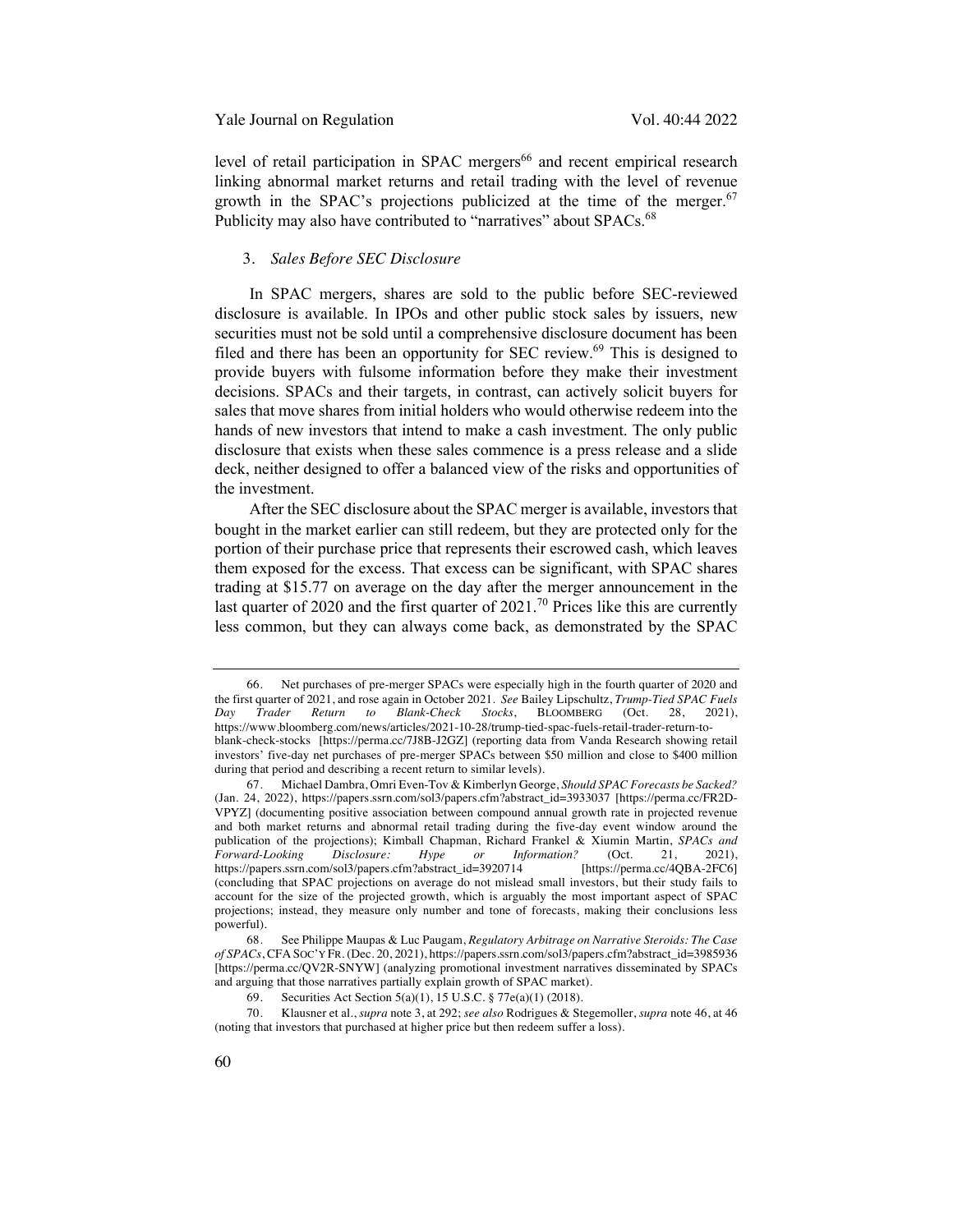scheduled to merge with former President Trump's social media company, whose stock traded at \$55 at the end of 2021. Behavioral effects may also make new investors reluctant to redeem.<sup>71</sup>

# **III. Leveling the Playing Field**

Having described the gaps in investor protection created by the current regulation of SPAC mergers, I now present a four-step blueprint for addressing these gaps through SEC rulemaking. This blueprint differs from the SEC's own recent proposal by focusing on the substance of the investment decision that SPAC shareholders make when they invest their escrowed cash in the postmerger company. This allows for a simpler framework that achieves greater regulatory consistency between IPOs and SPAC mergers and avoids gaps left open by the SEC's own proposal.

The core of the blueprint consists of a new SEC rule that treats a SPAC shareholder's decision to invest their escrowed cash as the purchase of shares for cash. As a second step, this new rule would then enable the SEC to address several of the existing regulatory gaps with minimal incremental effort through fairly basic regulation. The third step involves intermediate regulation that, building on the same principle, would apply conventional underwriter regulation to SPACs. The fourth and final step suggests advanced regulation that would require actual changes in the SPAC structure to achieve full investor protection parity with IPOs.

#### A. Investment of Escrowed Cash Deemed Purchase and Sale of Stock

The SEC has broad authority to adopt rules that implement the federal securities statutes,<sup>72</sup> thereby regulating transactions based on their economic substance rather than their legal form.<sup>73</sup> As demonstrated in Part II, a nonredeeming SPAC shareholder's decision to invest their escrowed cash at the time of the merger is the *economic* equivalent of a purchase of shares in the SPAC when it turns into the post-merger company, and therefore also to a purchase of target stock, for cash.74 An SEC rule deeming that decision to be also

<sup>71.</sup> *See, e.g.*, Daniel Kahneman & Amos Tversky, *Prospect Theory: An Analysis of Decision Under Risk*, 47 ECONOMETRICA 263 (1979) (demonstrating that individuals avoid sure losses); Markku Kaustia, *Market-Wide Impact of the Disposition Effect: Evidence From IPO Trading*, 7 J. FIN. MKTS. 207 (2004) (observing that when IPO stock opens below offer price, turnover increases significantly when stock exceeds offer price for the first time).

<sup>72.</sup> Securities Act § 19(a), 15 U.S.C. § 77s(a) (2018) (granting authority to adopt rules necessary to carry out the statute's provisions and define accounting, technical and trade terms); Securities Exchange Act § 3(b), 15 U.S.C. § 78c(b) (2018) (granting power to define terms consistently with the statute's provisions and purposes).

<sup>73.</sup> *See, e.g*., United Housing Foundation, Inc. v. Forman, 421 U.S. 837, 849 (1975) ("Congress intended the application of the federal securities statutes to turn on the economic realities underlying a transaction, and not on the name appended thereto.").

<sup>74.</sup> Interestingly, in 2009, the SEC staff appears to have briefly considered treating the redemption right as creating a new investment decision at the time of the merger when a SPAC did not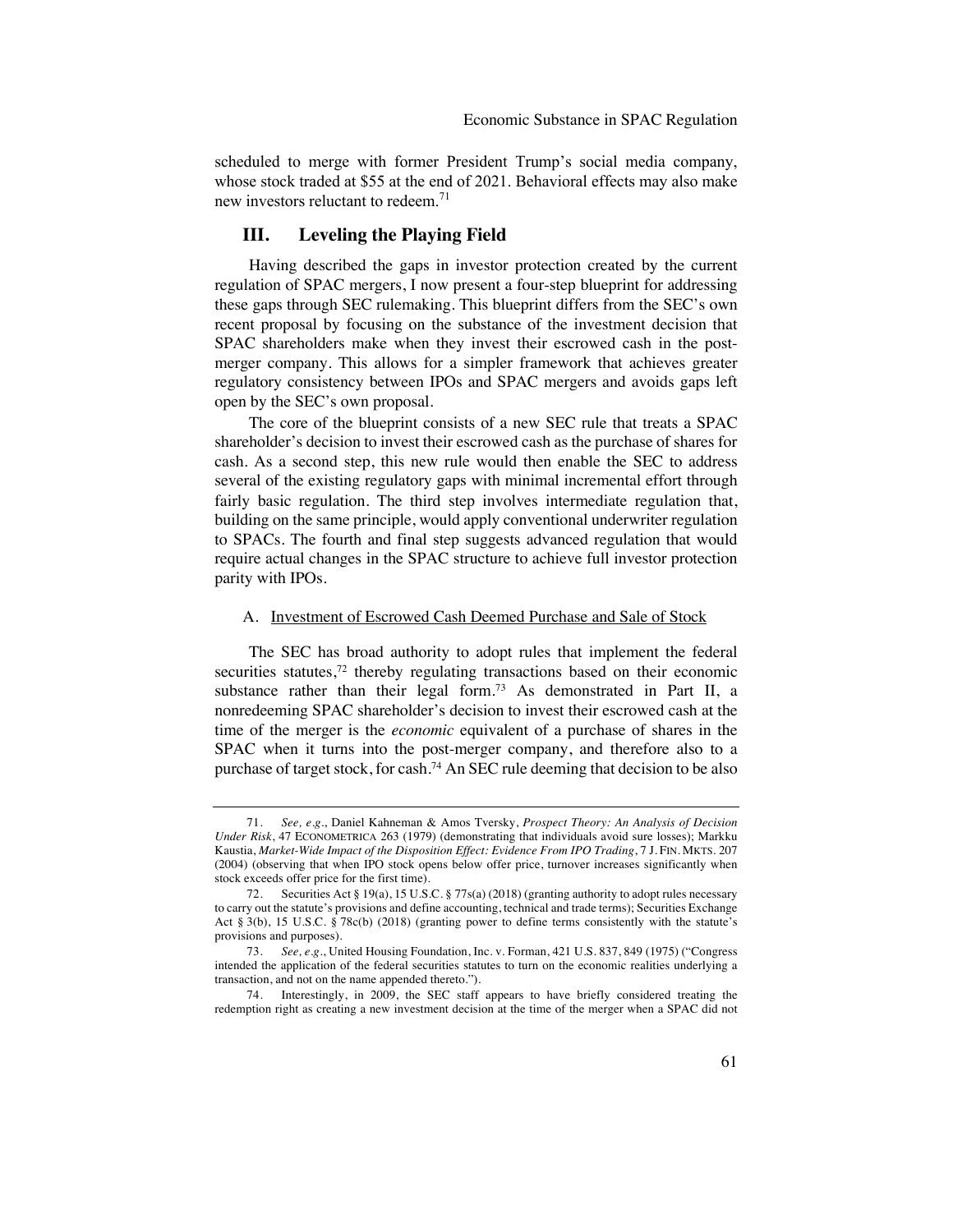the *legal* equivalent of a cash purchase (triggering a corresponding sale) would be a small step. Focusing on the economic substance of the decision would overcome the fact that nonredeeming holders technically do not receive new shares but hold onto SPAC shares when those effectively turn into target stock.75

Assessable stock at one point presented an analogous problem. That stock enables companies to assess additional cash that holders must pay if they want to keep their shares. If they fail to meet the assessment, their stock can be forcibly sold to raise the assessed amount. This was being used to avoid the regulation of stock sales. Companies took the position that since the investors funding the assessment were technically already shareholders and not buying additional shares, there was no sale of stock. The SEC, however, issued a rule that deems a sale of stock to occur when holders of assessable stock pay their assessment.<sup>76</sup> The SEC explained that those holders are making an additional investment in the enterprise that presents the same need for protection as the original investment.<sup>77</sup>

SPAC shareholders are in a similar situation. By investing their escrowed cash, they are technically not buying new shares, but are nevertheless faced with a decision whether to place cash at risk and stand to lose their shares if they do not. What makes this conceptually confusing is the mistaken notion that SPAC shareholders already paid their cash at the time of the IPO, so they cannot be paying it "again" at the time of the merger. In economic substance, however, SPAC shareholders never paid cash that the SPAC could actually use without the shareholders' permission. To receive their shares initially, they merely parked their cash in a trust while retaining absolute discretion on whether to invest that

hold a shareholder vote, although it ultimately did not pursue the issue. *See* Michael R. Clampitt, Letter from Michael R. Clampitt of the Division of Corporation Finance of the SEC Regarding 57th St. General Acquisition Corp. Form S-1 (Dec. 11, 2009); Michael R. Clampitt, Letter from Michael R. Clampitt of the Division of Corporation Finance of the SEC Regarding 57th St. General Acquisition Corp. Form S-1 (Jan. 8, 2010). The SPAC's responses were not particularly persuasive. They included the assertion that treating the investment decisions made by SPAC shareholders as involving sales of securities would necessarily mean doing the same for any redeemable securities and for any major acquisition by a public company*. See* 57th St. General Acquisition Corp., Response to SEC Comment dated December 11, 2009 (Dec. 21, 2009); 57th St. General Acquisition Corp., Response to SEC Comment dated January 8, 2010 (Jan. 22, 2010).

<sup>75.</sup> It is well recognized that the federal securities laws are designed to protect investment decisions. *See, e.g.*, SEC v. Ralston Purina Co., 346 U.S. 119, 124 (1953) (stating that the Securities Act is designed to ensure informed "investment decisions"). Their application may therefore hinge on the presence or absence of such a decision, rather than on whether there has been a sale in the common law sense. *See, e.g.*, Goodman v. Epstein, 582 F.2d 388, 414 (7th Cir. 1978) (finding that a contribution by limited partner in response to capital call constituted a "purchase" of a security under Exchange Act antifraud rule, even when investment decision remained to be made); Radiation Dynamics, Inc. v. Goldmuntz, 464 F.2d 876, 891 (2d Cir. 1972) (time of "purchase or sale" under Exchange Act antifraud rule to be determined as the time when parties to the transaction are committed, not when transaction is executed); Bryan B. Edwards & Jon J. Bancone, *Modifying Debt Securities: The Search for the Elusive "New Security" Doctrine*, 47 BUS. LAW. 571 (1992) (SEC treats modifications of financial terms of debt securities as a sale of new securities).

<sup>76.</sup> 17 C.F.R. § 230.136 (2022).

<sup>77.</sup> SEC Release No. 33-3903, 1958 WL 6411 (March 5, 1958). For additional context, see James. C. Sargent, Commissioner, SEC, Current Problems in Federal Regulation on the Sale of Mining Industry Securities (Feb. 5, 1959), https://www.sec.gov/news/speech/1959/020559sargent.pdf [https://perma.cc/SB27-JLSN]. At the time, the SEC seemed focused primarily on ensuring adequate disclosure. For SPACs, SEC rulemaking would be motivated by the regulatory gaps identified in Part II.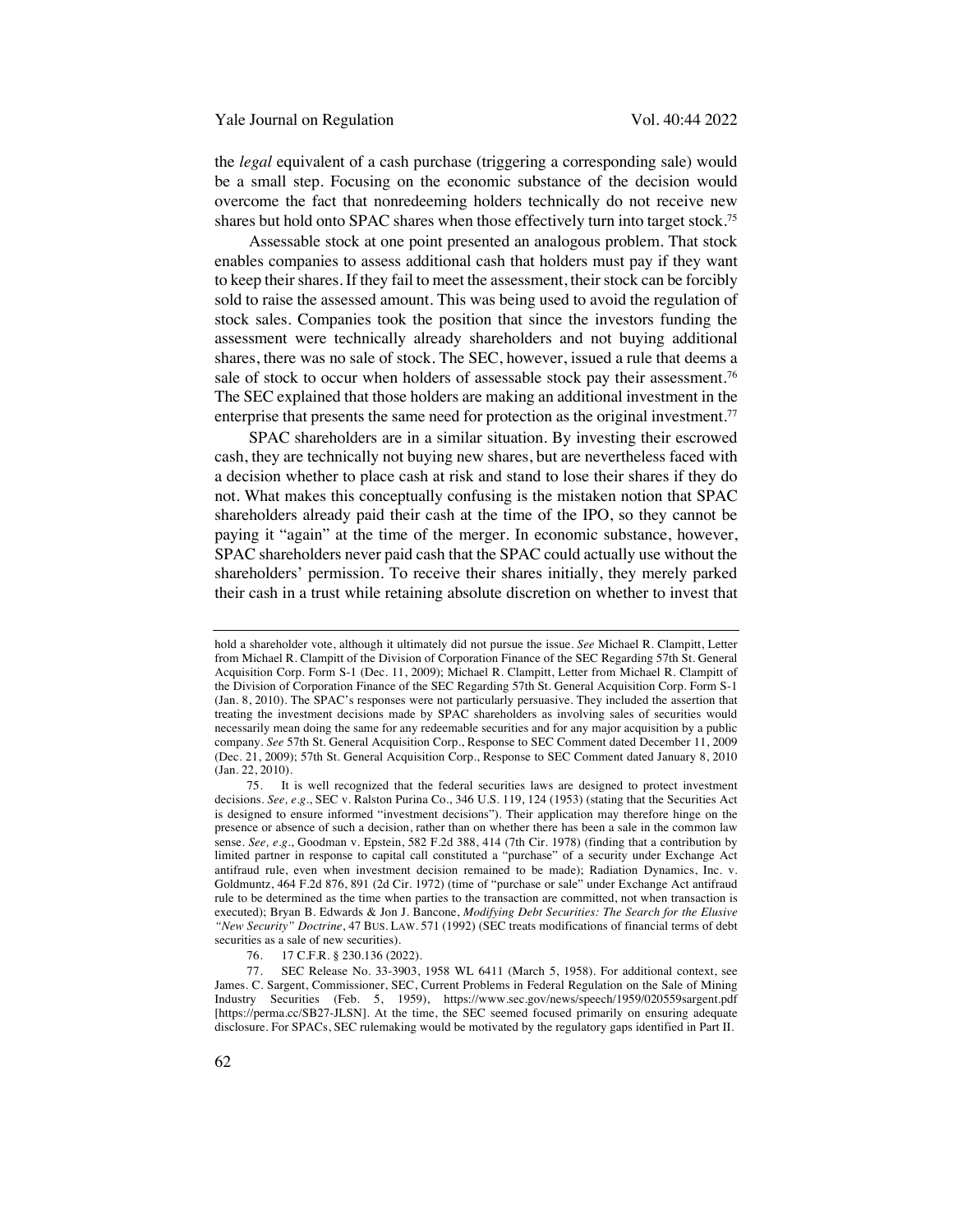cash at a later time, once the target had been identified. Escrowed cash does not, as is often said, provide SPACs with "dry powder," but merely with the ability to find buyers for the shares who will then invest that cash.78

The purchase and sale of SPAC shares deemed to occur when SPAC shareholders invest their escrowed cash would also constitute the purchase and sale of *target* stock. This is consistent with the SEC's long-standing co-issuer rule for companies whose principal business it is to acquire the securities of a target company and to fund that acquisition by selling their own securities.79 The rule treats such a sale of securities as a simultaneous sale of the underlying securities of the target company. In fact, when the SEC adopted the rule about assessable stock discussed earlier, it was specifically concerned about shell companies with assessable stock that were using assessments to finance the purchase of stock of target companies, thereby effectively distributing target stock to public investors against cash payment.<sup>80</sup> This is exactly analogous to SPACs.

# B. Basic Regulation

Treating a nonredeeming SPAC shareholder's investment of their escrowed cash as the purchase and sale of stock would close several of the gaps in investor protection compared to IPOs on its own or with only minimal incremental SEC rulemaking. This is the low-hanging fruit of SPAC regulation. Specifically, this treatment would result in strict disclosure liability, IPO parity in liability for projections, gatekeeping incentives for investment banks, the prohibition of purchases during the distribution of securities, and more balanced publicity.

# 1. *Strict Disclosure Liability*

The proposed deemed purchase and sale would level the playing field between SPAC mergers and IPOs when it comes to disclosure liability. Each SPAC merger would be treated as a public offer and sale of shares that would need to be registered with the SEC on Form S-1, just like a traditional IPO. The registration statement would be signed both by the SPAC and the target, subjecting both to strict liability for the accuracy and completeness of the disclosure made to investors. Technically, the SPAC would be an underwriter with respect to the target's stock, potentially affording it the underwriter's due

<sup>78.</sup> As a result, SPACs resemble companies with non-recourse assessable stock that will be able to raise capital from an assessment only if they can find investors willing to pay it.

<sup>79.</sup> 17 C.F.R. § 230.140 (2022). The SEC could interpret or amend the rule to clarify that it applies regardless of whether the proceeds are paid to the owners of the target or used to provide working capital for the combined company. Distinguishing between primary transactions (where the cash raised remains in the company) and secondary ones (where it is used to fund payments to the target's owners) would be arbitrary.

<sup>80.</sup> *See* SEC Release 33-3903, *supra* note 77.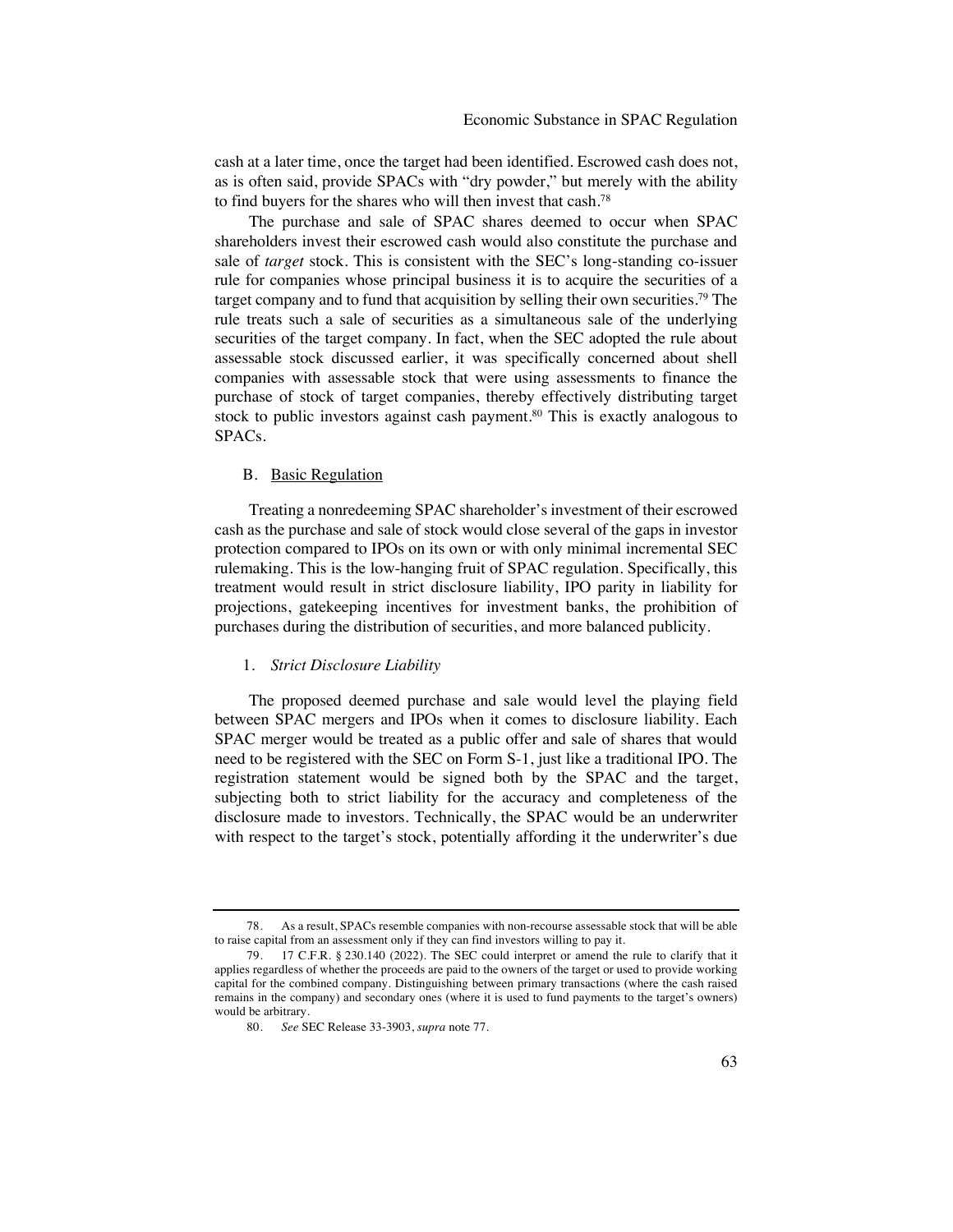diligence defense for target information.81 In practice, this is unlikely to be of much relevance because the target, which does not have that defense, $82$  is merging with the SPAC. The same disclosure liability would apply to their respective directors, relevant executive officers, auditors and control persons, subject to applicable due diligence defenses. The disclosure liability would include SPAC sponsors as control persons.<sup>83</sup>

Overall, the SEC's recent proposal to treat SPAC mergers as sales of securities that require registration is broadly consistent with the view advanced in this Essay, although there are nuanced differences. The proposal presented here is more comprehensive than the SEC's, which would hold only those target directors liable that sign the SPAC merger registration statement. It is also more internally consistent by treating the target as a co-registrant not just for purposes of the signature requirements, as the SEC rule would.84 In addition, the proposed SEC rule would treat any merger of a public shell company as implicating a sale of securities to the shareholders of the public shell—

even when those shareholders make no decision in connection with the merger.<sup>85</sup> Such a change would be in tension with the long-standing view that the relevant statute is designed to ensure informed investment decisions.

# 2. *IPO Parity in Liability for Projections*

In addition, the deemed purchase and sale proposed here would eliminate the existing differential treatment between SPAC mergers and IPOs with respect to the required rigor for financial projections. Since a SPAC merger would be quite literally the "initial public offering" of the target's stock, the liability for financial projections would be the same as in an IPO, because the statutory safe harbor for forward-looking statements, by its terms, does not cover IPOs. I do not take a view here on whether laxer liability standards for IPOs would be desirable to encourage greater use of projections in IPOs.

The SEC has also proposed to subject financial projections in SPAC mergers to the same liability standard that would apply in IPOs. Yet this proposal rests on shaky legal ground. By its terms, the safe harbor is not available in offerings by blank check companies. Indeed, as currently defined by the SEC, blank check companies *exclude* SPACs. The SEC now proposes to disapply the safe harbor in SPAC mergers by changing the definition of "blank check company" such that it *includes* SPACs (which would then *exclude* SPACs from the safe harbor).<sup>86</sup> Such a change could prove problematic, because the SEC's

<sup>81.</sup> *See* Securities Act §11, 15 U.S.C. § 77k (2018); Securities Act § 12(a)(2), 15 U.S.C. § 77l (2018).

<sup>82.</sup> The target would have strict liability under Securities Act § 11, 15 U.S.C. § 77k (2018).

<sup>83.</sup> When I refer to the sponsor here, I mean in the first instance the legal entity that the SPAC identifies as such, which is typically a limited liability company that owns the founder shares and private placement warrants.

<sup>84.</sup> Proposing Release, *supra* note 1 at 29463.

<sup>85.</sup> Proposed Rule 145a, Proposing Release, *supra* note 1 at 29567.

<sup>86.</sup> Proposing Release, *supra* note 1 at 29482.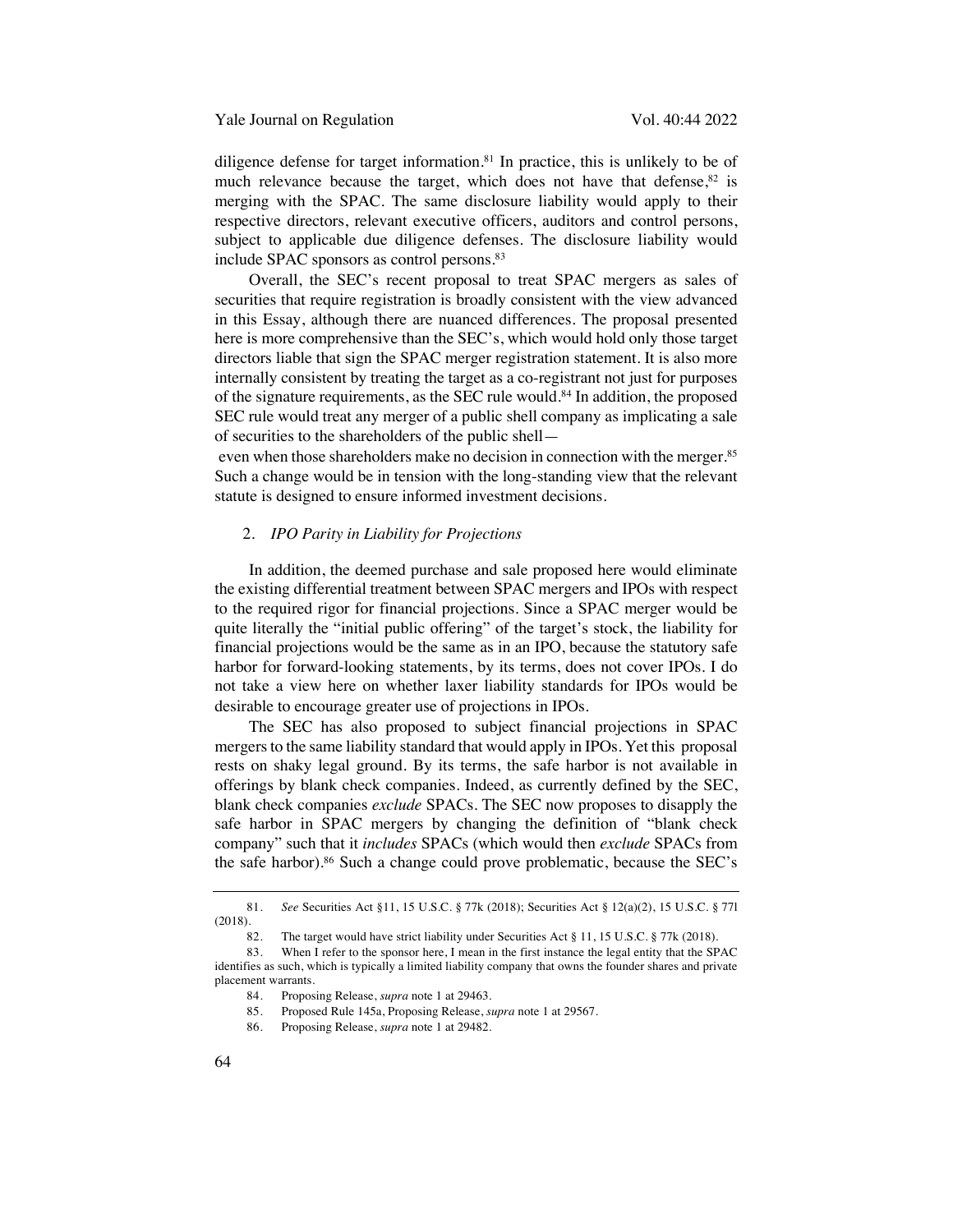existing definition of black check company was already in place when Congress enacted the statute. It is also not clear that a SPAC merger constitutes an offering "by" a blank check company as intended by Congress. What occurs in fact is is really an offering of securities in the post-merger company, which, even under the SEC's revised definition, is not a blank check company.

#### 3. *Appropriate Gatekeeping Incentives*

Several commentators have suggested that investment banks involved in SPAC mergers should have gatekeeper responsibility as if they acted as underwriters in an IPO.<sup>87</sup> In other words, they should be held liable for the disclosure to investors if they did not conduct a reasonable investigation. The legal basis for imposing such responsibility, however, remains unclear. The federal securities laws treat investment banks as disclosure gatekeepers when they act as underwriters, but not otherwise, and the SEC has no authority to expand that responsibility. Whether an investment bank acting in connection with a sale of securities qualifies as an underwriter is a facts-and-circumstances determination that depends on the bank's involvement.

Treating SPAC mergers as stock sales for cash, however, would ensure that investment banks working on them have due diligence incentives that are commensurate with the level of their involvement and at least comparable to those in direct listings,<sup>88</sup> even if there would not necessarily be underwriter liability. For example, investment banks making a market in the shares of the post-merger company would be required to deliver a prospectus for a certain period following the transaction.89 In fact, in SPAC mergers the banks' due diligence incentives could be even greater than in direct listings insofar as they have more interaction with investors, depending on the transaction.

The SEC's proposal takes a different approach by deeming SPAC IPO underwriters that participate in any capacity in the SPAC merger to be underwriters with respect to a distribution occurring in the merger,  $90$  even when they are not involved in finding investors for the public shares. The SEC clearly hopes that this will motivate investment banks to act as gatekeepers, but a desire for gatekeepers is not a legal theory. Without a coherent limiting principle, the SEC's references to the broad definition of "underwriter" in the relevant federal statute prove too much. The SEC's theory seems premised on some notion of latent underwriter liability that could apply to all sorts of actors and would not stop at SPACs. This stretches the fabric of the statute, and courts may ultimately not follow the SEC if this broad underwriter concept is challenged in litigation.

<sup>87.</sup> *See* Klausner et al., *supra* note 3, at 286-87 (noting absence of Securities Act liability for investment banks in SPAC mergers and suggesting introducing that liability to level the playing field with IPOs); Rodrigues & Stegemoller, *supra* note 46 (arguing that investment banks should face liability for SPAC merger disclosure).

<sup>88.</sup> Investment banks acting as the issuer's financial advisers in direct listings generally apply the same due diligence procedures as banks acting as underwriters in IPOs.

<sup>89.</sup> Securities Act § 4(a)(3), 15 U.S.C. § 77d(a)(3) (2018).

<sup>90.</sup> Proposing Release, *supra* note 1 at 29486.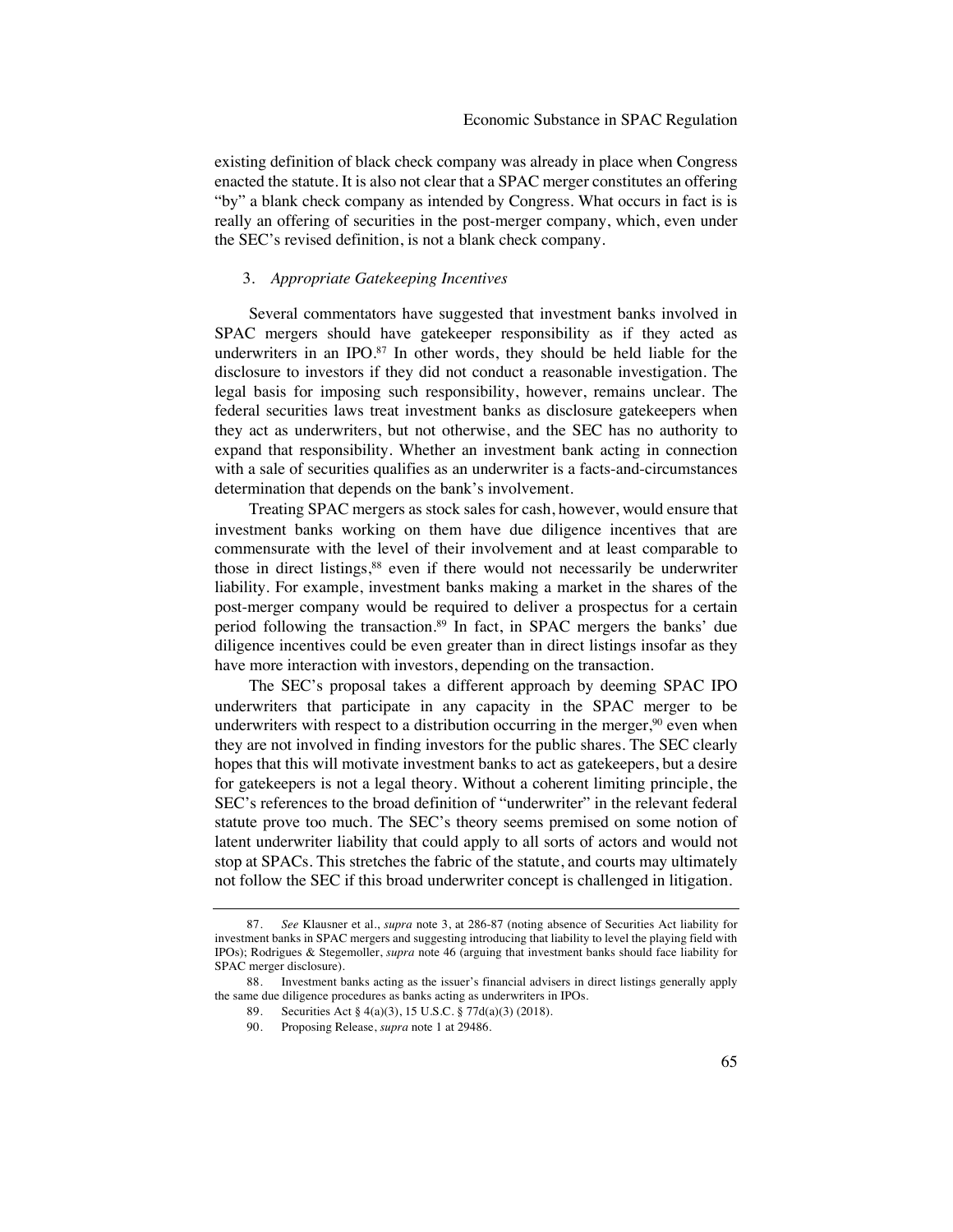# 4. *No Purchases During Distribution*

The deemed stock purchase and sale would activate the SEC's existing prohibition against purchases or purchase inducements by companies and their affiliates<sup>91</sup> during a distribution of securities.<sup>92</sup> This prohibition is designed to ensure the integrity of the market price on which the public is relying when deciding to purchase in the distribution. Efforts to encourage holders not to redeem would be considered a distribution of those shares.<sup>93</sup> The SEC could clarify exactly how its existing prohibition would apply to SPAC mergers. These clarifications could include the beginning and end of the relevant restricted period.<sup>94</sup> SPACs and targets and their respective affiliated purchasers<sup>95</sup> would then no longer be permitted to purchase shares themselves<sup>96</sup> during this period or offer side payments to induce others to purchase shares. Simply soliciting purchases of shares in the market for the purpose of getting those new purchasers to invest in the target would be permitted.<sup>97</sup> But offering a side payment, hedge, or other economic incentive to those new investors would not be allowed.98

Using a different legal analysis (treating the redemption right as creating a tender offer), a recent SEC staff interpretation at least seeks to cap the price at which SPAC sponsors and their affiliates can execute such purchases and require

95. The prohibition also applies to any "distribution participants." This could potentially include investment banks acting as advisers to SPAC or target, depending on their level of involvement. See Spotify Technology S.A., SEC No-Action Letter, 2018 WL 1531993 (Mar. 23, 2018).

96. In non-SPAC distributions, persons participating in a distribution and their affiliated purchasers can themselves purchase in the distribution if the purchase is genuinely for investment. The SEC will need to consider how to apply this concept in SPAC mergers. Arguably, the financial stakes that the SPAC sponsor and the target have in the transaction are so fundamentally different from those of other investors that any purchases by them, or by persons that hold an economic interest in them, should not be considered to be "for investment" and should therefore be prohibited even if the purchaser intended to hold on the purchased shares.

97. *See* Regulation M, 17 C.F.R. § 242.102(b)(5) (2022) (solicitation of offers to buy the securities being distributed is permitted).

<sup>91.</sup> The relevant concept is "affiliated purchaser."

<sup>92.</sup> *See* Regulation M, 17 C.F.R. § 242.100-105 (2022) (defining distribution as an offering of securities that is distinguished from ordinary trading transactions by the magnitude of the offering and the presence of special selling efforts and selling methods).

<sup>93.</sup> The SEC could interpret Regulation M to deem purchases of SPAC shares after the merger announcement to constitute purchases of the underlying target shares to clarify application of the rule to the target and its affiliates.

<sup>94.</sup> The restricted period could commence when SPAC shareholders can first deliver their shares for redemption, which is typically when the proxy statement for the merger vote is being mailed. The SEC could also take the view that the distribution commences with the solicitation of purchases by SPACs and targets after the merger announcement. SPACs and targets arguably have an incentive to raise the share price already at that point. In either case, restrictions would run until shareholders can last decide to invest their escrowed cash, which is usually the time of the shareholder vote.

<sup>98.</sup> The SEC could also consider how to treat inducements that are offered to SPAC investors for shares they already own to prevent those from being redeemed. It could argue that such inducements are prohibited during a restricted period because they, too, go beyond the simple solicitation of offers to buy the securities being distributed that Regulation M permits. It is not clear that the SEC has historically taken the position that an inducement offered to a potential purchaser in a distribution violates Regulation M if it goes beyond the mere solicitation of that purchaser's offer to buy, but that may be because the question has not presented itself quite as sharply outside the SPAC context.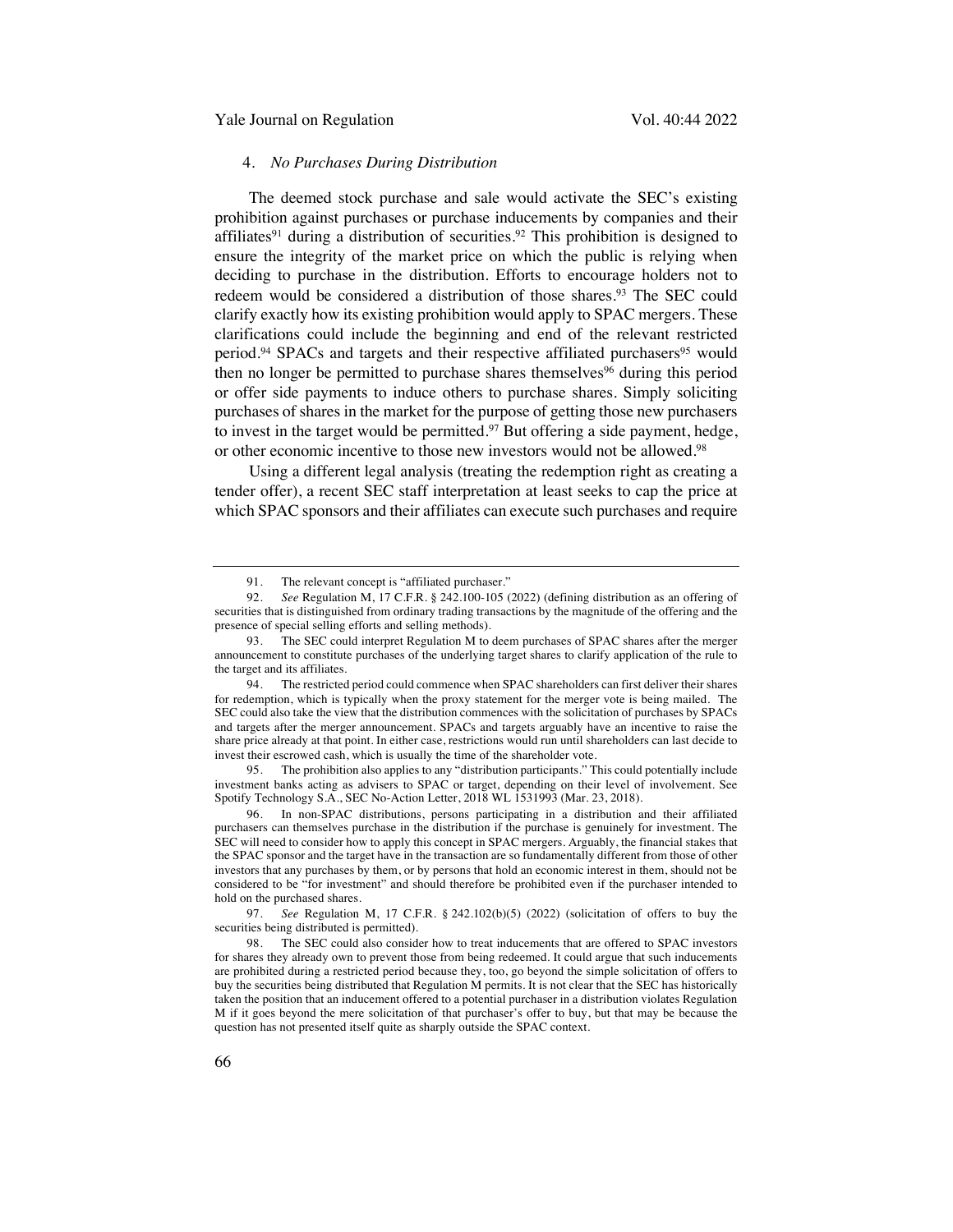relevant disclosure. <sup>99</sup> However, it does not prohibit such purchases altogether, nor does it necessarily cover purchases by the target or financial advisers involved in the transaction.

# 5. *More Balanced Publicity*

The deemed purchase and sale would automatically subject SPAC mergers to the same publicity restrictions as IPOs. This would prohibit marketing while permitting strictly factual communications.100 One rule of thumb that the SEC uses in other contexts to draw that distinction is that historical financial results are factual while projections of future performance are not.101 This would delay the publication of projections until the filing of the SEC disclosure document. Limiting communications in this way is possible but problematic because SPAC shares and warrants would continue to trade, with the market clamoring for forward-looking information.

In fact, I believe that the SEC should expressly permit communications that would otherwise be prohibited due to the deemed purchase and sale. The SEC could, however, mitigate the risks from publicity by requiring that initial press releases and PowerPoint decks be more balanced. It could also consider limiting publicity to press releases and SEC filings, preventing marketing over the media. Overall, the deemed purchase and sale would give the SEC a fair amount of discretion in how far it wants to go in reigning in publicity. Implementing full IPO-style publicity restrictions without affecting information flow to an existing trading market would require changes to the SPAC structure.102 The SEC's proposed rules do not address the question of publicity.

#### C. Intermediate Regulation

The deemed purchase and sale would also underpin the next level of regulation, which the current SEC proposal does not address. This additional rulemaking would close gaps in investor protection that currently exist because

Compliance & Disclosure Interpretations, Tender Offers and Schedules, Question 166 (Mar. 22, 2022) https://www.sec.gov/divisions/corpfin/guidance/cdi-tender-offers-and-schedules.htm#166.01 [https://perma.cc/RU26-2TFT].

<sup>100.</sup> The existing permission for pre-filing communications in stock mergers does not extend to publicity that has "the primary purpose or effect of conditioning the market for another transaction, such as a capital-raising or resale transaction." *See* 17 C.F.R. § 230.165 (preliminary note) (2022) and 17 C.F.R. § 230.166 (preliminary note) (2022). Technically only applicable to registered stock mergers, these provisions express a broader principle. In light of the largely perfunctory nature of the merger vote, the SEC could argue that the "primary purpose" of SPAC pre-filing communications is conditioning the market for the capital raise, not providing shareholders with critical information for the vote. In addition, the safe harbor which theoretically permits the use of written communications in traditional IPOs after the prospectus has been filed is not available for SPACs because they are shell companies. *See* 17 C.F.R. § 230.164(e) (2022). The deemed purchase would therefore enable the SEC to limit permissible written marketing to the full prospectus, effectively prohibiting slide decks and media interviews.

<sup>101.</sup> *See* 17 C.F.R. § 230.168-169 (2022) (distinguishing between factual business information and forward-looking information such as financial projections, establishing communication safe harbor limited to factual business information).

<sup>102.</sup> See *infra* Section III.D.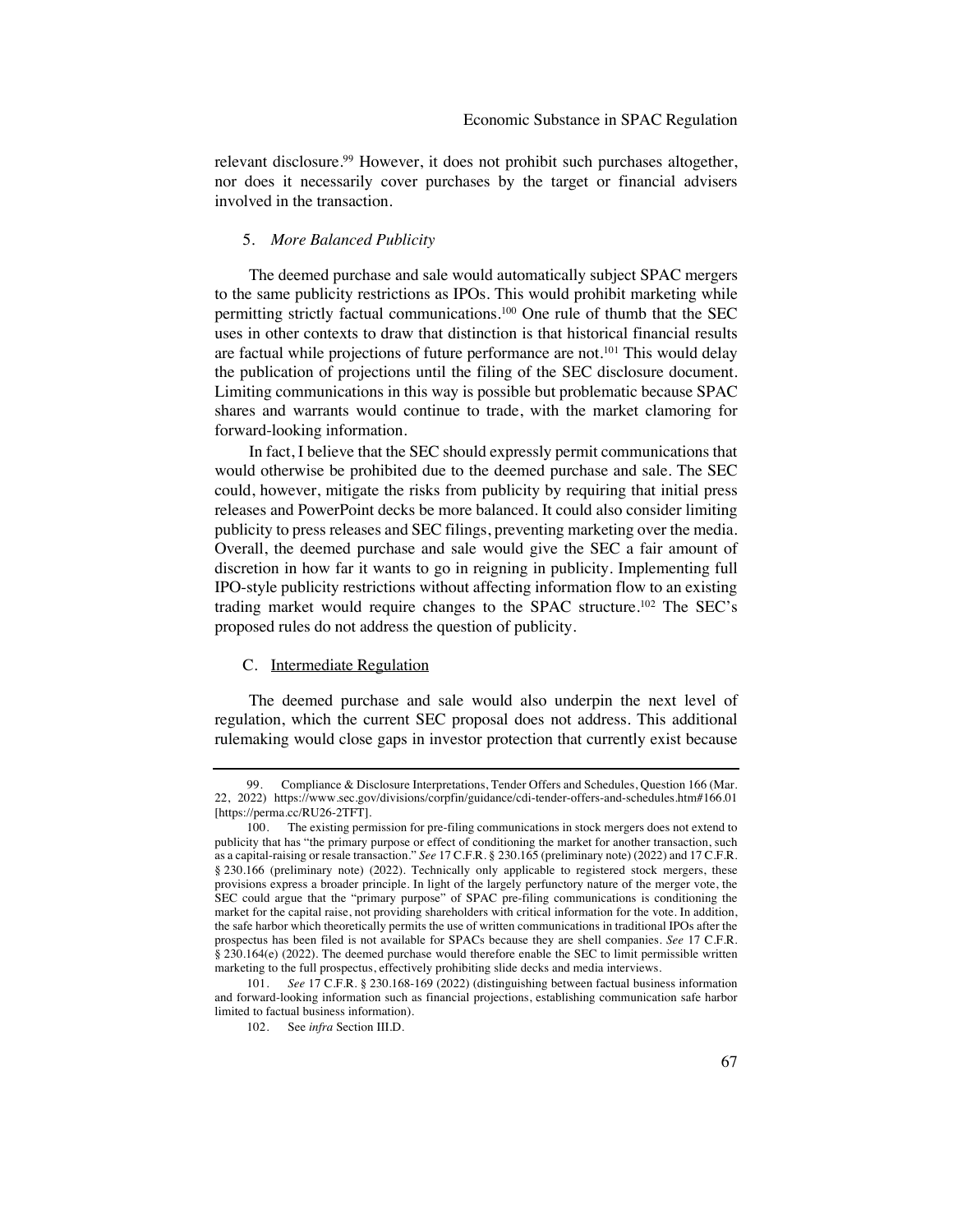SPACs are not subject to rules for conventional underwriters. Those rules apply to persons that are registered as brokers with the SEC under the Exchange Act and therefore members of the Financial Industry Regulatory Authority (FINRA). <sup>103</sup> Ultimately, the reason SPACs are not already regulated as brokers is that existing SEC rules do not treat SPAC mergers as sales of target stock for cash. The deemed purchase and sale would reverse that treatment, enabling the SEC to require SPACs to comply with conventional underwriter regulation.

#### 1. *SPACs as Brokers*

Persons hired to sell stock for transaction-based compensation are regulated as brokers. This is the case whether or not they are also underwriters.104 The Exchange Act defines as a broker any person "engaged in the business of effecting transactions in securities for the account of others."105 To be "effecting" transactions in securities has been interpreted as participating "in such transactions at key points in the chain of distribution."106 Typical broker activity includes assistance to an issuer in structuring securities transactions, advertising the transaction and actively soliciting investors, negotiating between issuer and investors, and preparing valuations as to the merits of the investment.107 Structuring and soliciting are strong indicators of broker status, particularly when combined with transaction-based compensation.108

Once SPAC mergers are viewed as sales of target stock for cash, what SPACs do is typical broker activity: finding an issuer for which the SPAC can structure the sale of securities to the public, coming up with a valuation,

<sup>103.</sup> Securities Exchange Act § 15(b)(8), 15 U.S.C. § 78o(b)(8) (2018) (providing that it is unlawful for registered brokers to effect transactions in any security unless they are members of a securities association or effect transactions solely on a national securities exchange of which they are members). Most brokers are also dealers (persons engaged in the business of buying and selling securities for their own account). *See* Andrew F. Tuch, *The Self-Regulation of Investment Bankers*, 83 GEO. WASH. L. REV. 101, 110-13 (2014) (providing an overview of broker-dealer self-regulation).

<sup>104.</sup> While they overlap, underwriters and brokers are separate legal categories. There are many examples of persons that may be deemed statutory underwriters under Section 2(a)(11) of the Securities Act, 15 U.S.C. § 77b(a)(11) (2018), without necessarily being brokers, such as purchasers in a private placement that resell their securities into the public market without observing a holding period but are not engaged in the business of selling securities for others. Conversely, someone can be a broker because they are in the business of selling securities for others, but unless their sales are both for the account of the issuer or its affiliates and into the public market, they are not acting as underwriters.

<sup>105.</sup> Securities Exchange Act § 3(a)(4), 15 U.S.C. § 78c(a)(4). *See, e.g.*, JAMES A. FANTO, JILL I. GROSS & NORMAN S. POSER, BROKER-DEALER LAW AND REGULATION § 7.01 (5th ed. Supp. 2022-1); Robert L.D. Colby, Lanny A. Schwartz & Zachary J. Zweihorn, *What is a Broker-Dealer?*, *in* BROKER-DEALER REGULATION ch. 2 (Clifford E. Kirsch ed., Supp. July 2021); *see also* Guide to Broker-Dealer Registration, SEC, https://www.sec.gov/reportspubs/investorpublications/divisionsmarketregbdguidehtm.html [https://perma.cc/3KNL-9G3A].

<sup>106.</sup> Colby et al., *supra* note 105, at 2-13 (internal quotation marks omitted); *see also* FANTO et al., *supra* note 106, text accompanying nn.38-39 (participating in significant stages of a securities transaction).

<sup>107.</sup> *See, e.g.*, Colby et al., *supra* note 105, at 2-13 to 2-14; FANTO et al., *supra* note 105, text accompanying n.23.

<sup>108.</sup> Colby et al., *supra* note 105, at 2-15. Indeed, compensation that hinges on the success of the transaction is itself is a key factor. *See* FANTO et al., *supra* note 105, text accompanying n.26.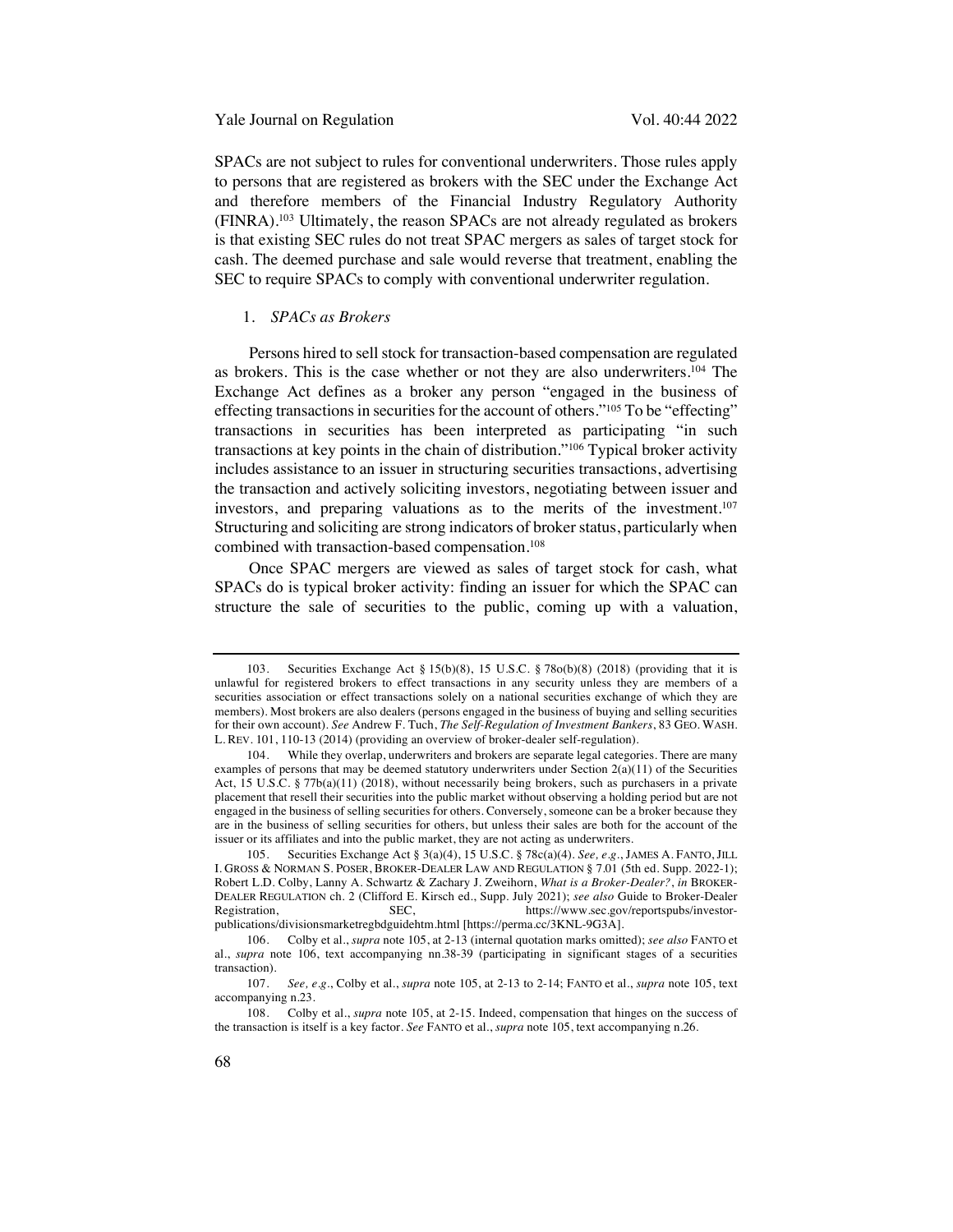identifying potential investors and soliciting purchases, and all of this for compensation that is only earned if the transaction closes. For simplicity, the following discussion will focus on the activity of SPACs themselves, but much of their activity can potentially be attributed to their controlling sponsors, who might then themselves be treated as brokers. The SPAC's transaction-based compensation would weigh heavily in favor of broker classification because it causes SPACs to have what has been referred to as a "salesman's stake"109 when they pitch the target's stock to investors.<sup>110</sup>

Under the deemed purchase and sale approach, SPACs would be conducting this broker activity for the account of others, namely their targets. Their broker activity would, by definition, be a "business" that they are engaged in.111 In fact, it would be their *only* business. For their entire existence, until they have completed a merger or liquidated, SPACs do *nothing else*. They first search for the right target company to take public, and then try to sell shares of that company to hundreds or thousands of public investors, seeking to raise tens or hundreds of millions of dollars. That SPAC sponsors sometimes invest their own cash (at a deeply discounted blended price) or stay involved after the merger through board seats does not affect that conclusion.

In principle, the deemed purchase and sale of target stock would thus enable the SEC to classify SPACs as brokers.112 Indeed, selling securities for transaction-based compensation is normally a highly regulated activity. In addition to rules about public offerings, broker regulation includes a host of other rules designed to protect investors and our capital markets.113 Compliance with this entire regime is not likely to be practical for SPACs. It may also not be necessary for achieving regulatory parity between SPACs and IPOs. The SEC has broad discretion in deciding which rules should apply. For example, the SEC

<sup>109.</sup> Colby et al., *supra* note 105, at 2-20 (quoting 1st Global, Inc., SEC Staff No-Action Letter, [2011 Transfer Binder] Fed. Sec. L. Rep. (CCH) ¶ 78,119 (May 7, 2001)).

<sup>110.</sup> This also encompasses the SPAC's role in selling additional target shares to PIPE investors, which also constitutes broker activity. *See id.* at 2-24 (noting that private placement agents generally required to register as brokers).

<sup>111.</sup> While a certain "regularity" of broker activity is sometimes mentioned as a factor in broker classification, *see, e.g.*, SEC v. Hansen, 1984 WL 2413, at \*10 (S.D.N.Y. 1984), that is because it indicates that the activity is indeed part of a "business," *see, e.g.*, SEC v. Kenton Cap., Ltd., 69 F.Supp. 2d 1, 12 (D.D.C. 1998).

<sup>112.</sup> "Finders" that do nothing more than connect buyers and sellers but are not involved in the actual discussion of the sale have been considered exempt from broker status or at least from SEC registration. *See, e.g.*, FANTO et al., *supra* note 105, text accompanying nn.42-69. In contrast to mere finders, however, SPACs play an active role in pitching target shares to investors. While investors that buy SPAC shares after the merger announcement need to place buy orders with conventional brokers, the role that those brokers play is mechanical. It is the SPAC that is effectively selling those shares through its marketing and validation. Similarly, SPACs could not rely on the limited exception the SEC staff has created for M&A brokers that facilitate sales of private companies to private acquirers. SPACs would fail to meet important conditions, including that the sale must not involve a public offering of securities. *See*  M&A Brokers, SEC Staff No-Action Letter, Fed. Sec. L. Rep. (CCH) ¶ 77,609 (Jan. 31, 2014).

<sup>113.</sup> For example, brokers are subject to SEC investigations, inspections and disciplinary actions, and special recordkeeping requirements. Financial Industry Regulatory Authority (FINRA) has its own enforcement powers and examination authority. Broker personnel must pass exams and background checks.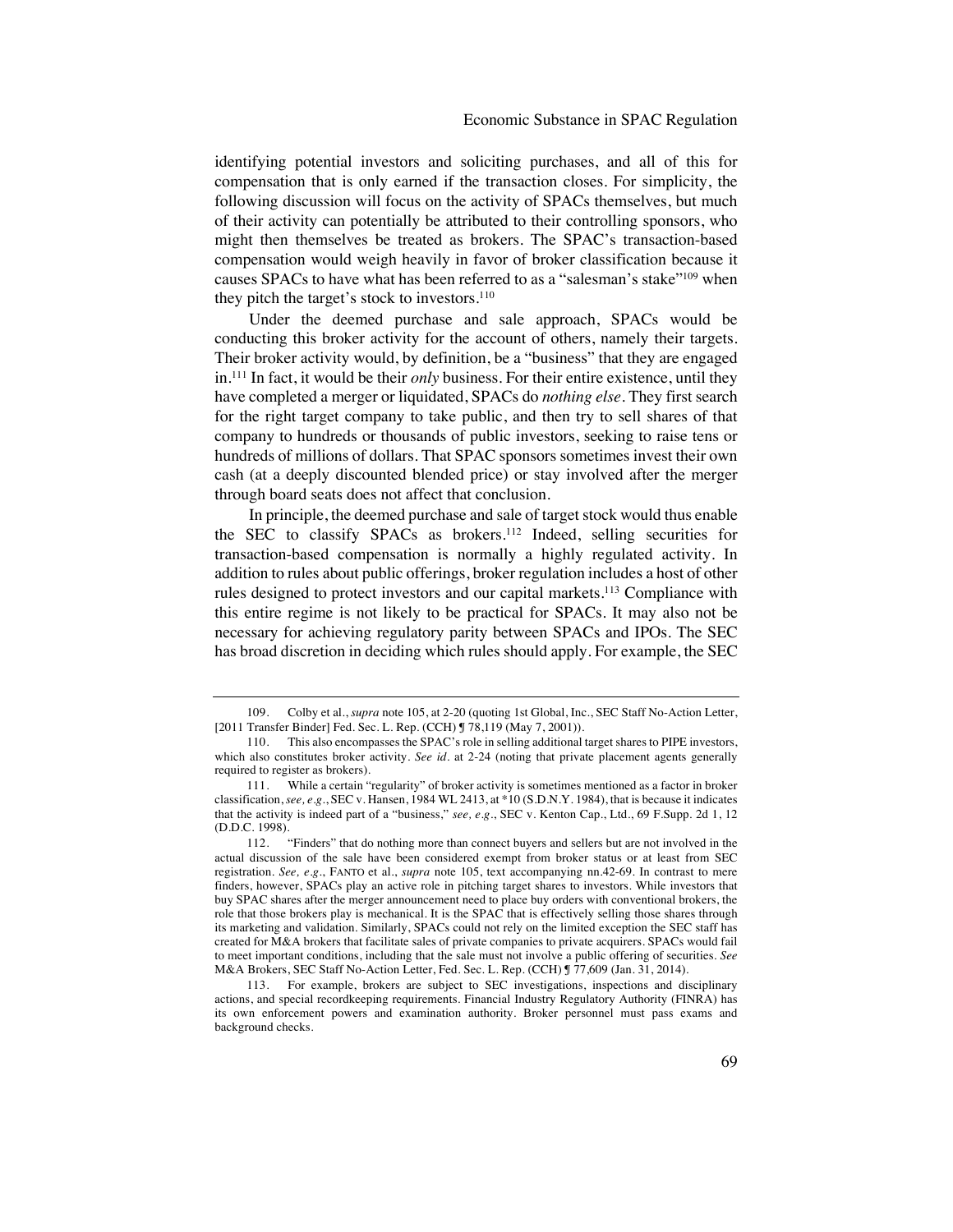could use its exemptive authority to permit SPACs to avoid registration as brokers and FINRA membership if they comply with requirements that are substantially similar to those applicable to conventional underwriters in terms of compensation, conflicts of interest, and pricing transparency.114

#### 2. *Fair and Transparent Compensation*

If SPACs were treated as brokers, the compensation that targets must pay to hire them would have to meet the same standards that apply to conventional underwriters. I do not take a position here on whether those standards are appropriate for investor protection. They may well represent outmoded paternalism that unnecessarily shuts out high-risk, high-growth companies from public markets by preventing underwriters from being adequately compensated for associated liability exposure.<sup>115</sup> However, keeping these compensation standards in place for IPOs while continuing to exempt SPACs seems difficult to defend from a regulatory parity perspective.<sup>116</sup>

Application of rules for conventional underwriters would also require SPACs to quantify the dollar value of all the securities that targets pay for transacting with a SPAC and to present all that value in one clearly labeled section of the SEC disclosure document.<sup>117</sup> This would enable investors to quickly determine the effective price after SPAC costs at which the target is willing to sell its shares in the merger. Of course, the SEC could mandate this for SPAC mergers even without classifying SPACs as brokers, simply based on its general disclosure authority.118

The failure to conceive of SPAC mergers as stock sales for cash, and of SPACs as underwriters for target stock, also afflicts the SEC's proposals to enhance disclosure about SPAC costs (which consists of a combination of cash costs and equity dilution). The SEC's vision of dilution in SPAC mergers remains mired in concepts of book value that result in disclosure that is

<sup>114.</sup> In a different context, FINRA created a special category of so-called "capital acquisition brokers" that can elect to be subject to a more limited "broker lite" regulatory regime.

<sup>115.</sup> *See* Bai et al., *supra* note 26, passim (noting that, due to reduced liability, SPACs can match yield-seeking investors with smaller and riskier companies, while investment banks take larger and safer companies public in IPOs).

<sup>116.</sup> Continuing differential treatment would seem to require clear evidence that SPACs at least on average provide substantial incremental value to public investors that outweighs their significantly higher cost. Existing empirical work appears to point the other way. *See* Lucian A. Bebchuk, Alon Brav & Wei Jiang, *The Long-Term Effects of Hedge Fund Activism*, 115 COLUM. L. REV. 1085, 1122 (2015) (finding abnormal announcement period returns of approximately 6% for activist stakes, consistent in magnitude with findings in prior work). If it is determined that compensation should be permitted to be greater when it is paid in equity, or when the underwriter is making a concurrent cash investment, then this should apply across the board and not just to SPACs.

<sup>117.</sup> FIN. INDUS. REGULATORY AUTH., FINRA MANUAL, RULE 5110(b)(1), at Supplementary Material .05 (requiring disclosure "in section on distribution arrangements in the prospectus"); Regulation S-K, Item 508(e), 17 CFR § 229.508(e) (requiring tabular disclosure of all items considered underwriting compensation by FINRA).

<sup>118.</sup> *See* Securities Act §§ 7(a)(1), 10(c), 15 U.S.C. §§ 77g(a)(1), 77j(c) (2018) (registration statement and prospectus shall contain such information as SEC may require as being necessary or appropriate in the public interest or for the protection of investors).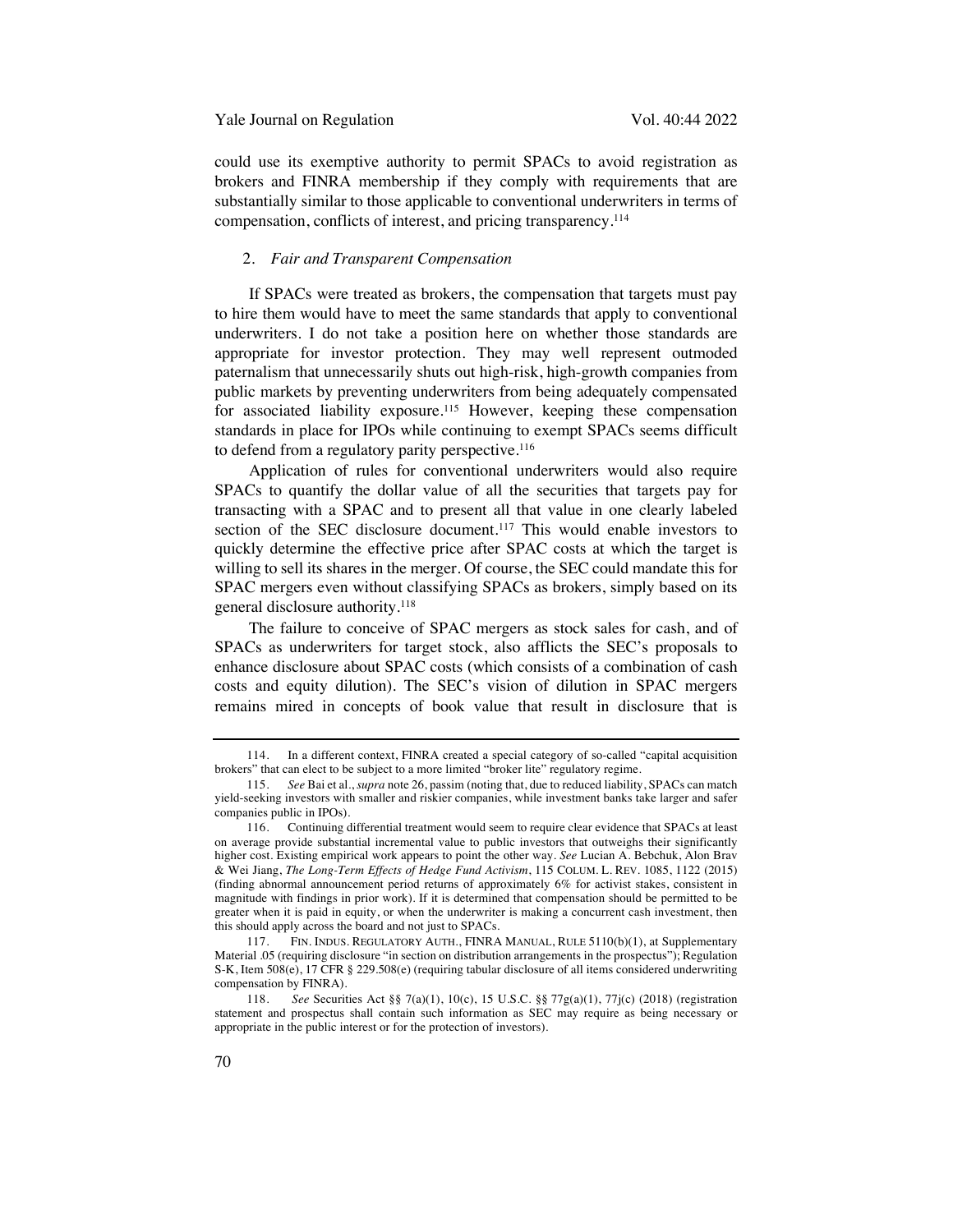unnecessarily complex and ultimately unhelpful. In a separate Essay in this symposium, professors Klausner and Ohlrogge and I present a proposal for more user-friendly disclosure on this point.<sup>119</sup>

# 3. *Regulated Conflicts*

New regulations could recognize that SPACs have a significant financial interest in the success of the merger that goes beyond earning a customary underwriting commission. Applying the rules for conflicted underwriters would require each SPAC to retain a qualified independent underwriter that would conduct its own due diligence and assume liability for the disclosure to investors. This seems more practicable than the SEC's proposal of a statement about the "fairness" of the transaction to public stockholders and the corresponding support from third-party fairness opinions. As I plan to show in future joint work with Professor Tuch, the utility of fairness opinions in SPAC mergers is subject to inherent limitations. <sup>120</sup> No such statements or opinions are required in IPOs.

#### 4. *Transparent Pricing*

Treated as brokers, SPACs would also not be permitted to offer investors shares below the stated public offering price, which would be the per share amount of escrowed cash. Additional guidance may be helpful to clarify how to apply the anti-discounting rule for conventional underwriters to SPACs. It could expressly note, for example, that any side payments, post-closing price protections, or other incentives offered to investors that lower their effective purchase price would be prohibited.121 The SEC may be able to accomplish some of this result by issuing rules deeming such incentives manipulative. The SEC's rule proposal contemplates the disclosure of payments the SPAC sponsor makes to investors in connection with any related financing transaction (such as a PIPE)<sup>122</sup> but does not address payments and other incentives offered to prevent redemptions.

#### D. Advanced Regulation

In this last section, the Essay sketches out additional regulation. As I explain below, achieving full parity in investor protection between SPACs and IPOs would require changes to the structure of future SPACs. Again, the SEC's current proposal does not engage with these issues.

<sup>119.</sup> *See* Michael Klausner, Michael Ohlrogge & Harald Halbhuber, *Net Cash Per Share: The Key to Disclosing SPAC Dilution,* 40 YALE. J. ON REGUL. BULLETIN 18 (2022).

<sup>120.</sup> Harald Halbhuber & Andrew Tuch, Fairness Opinions in SPAC Mergers (Apr. 11, 2022) (unpublished manuscript) (on file with author).

<sup>121.</sup> In the same way that multi-price offerings are permitted for conventional underwriters, incentives such as volume discounts that are available to all investors in accordance with transparent criteria may be allowed.

<sup>122.</sup> Proposing Release, *supra* note 1 at 29565.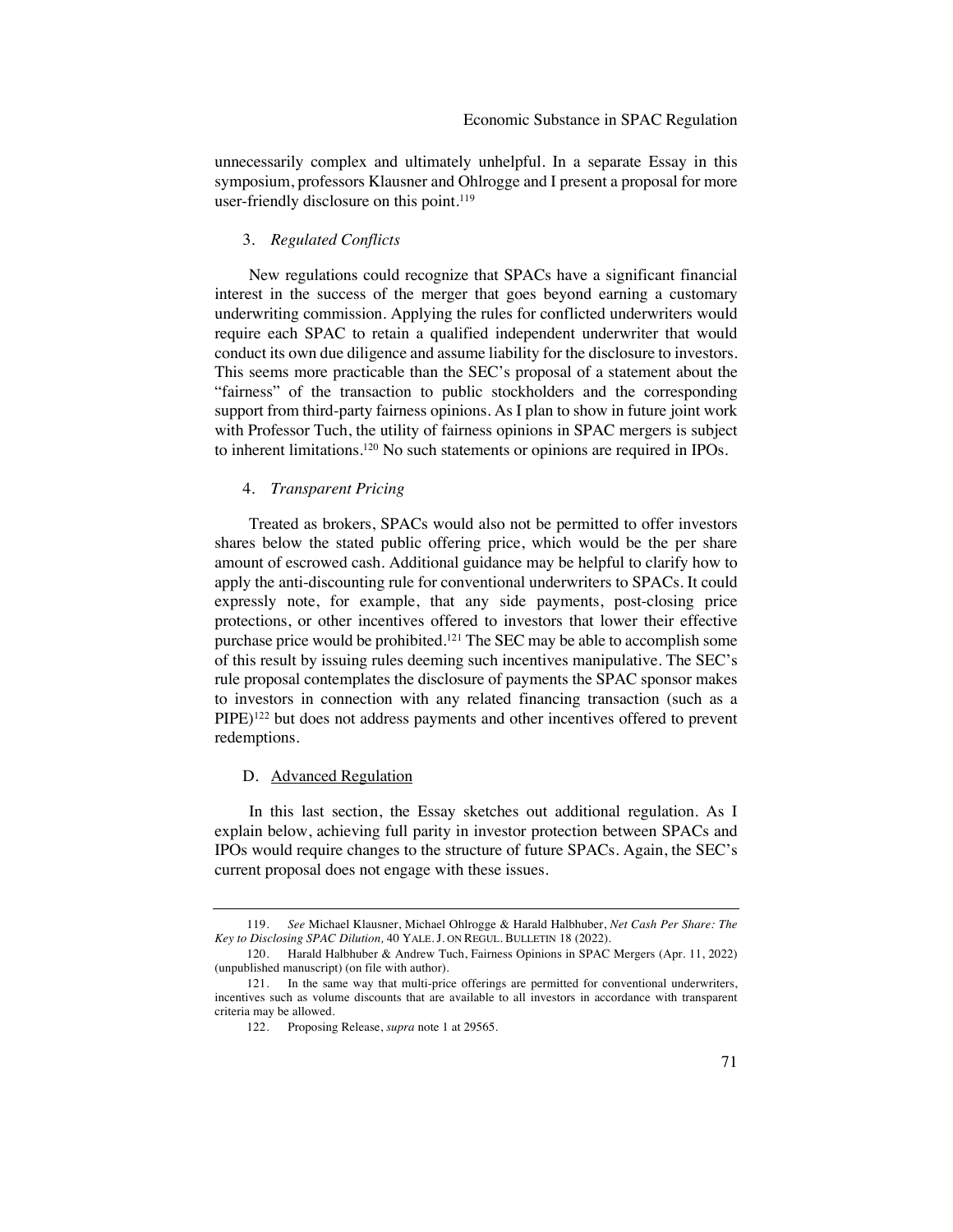# 1. *Sales Before SEC Disclosure*

In a traditional IPO, no sales are permitted until the issuer has filed a registration statement with the SEC that has become effective.123 In a SPAC merger, SPAC shares trade following the merger announcement effectively as potential target shares, but without a fulsome SEC-reviewed disclosure document in the form of a registration statement. Under the deemed purchase and sale approach advocated here, the SEC could take the position that secondary market sales that occur after the merger announcement are already part of the distribution of the target's shares for the benefit of the target<sup> $124$ </sup> by moving shares from holders who would likely redeem into the hands of the actual ultimate investors. This would prohibit the solicitation of purchasers for those sales before fulsome SEC-reviewed disclosure is available. Just as in the case of rules for publicity, strictly enforcing this prohibition would require distinguishing between the permissible communication of factual information and impermissible solicitation. As I mentioned earlier in the discussion of publicity restrictions, however, I am skeptical about limiting information flow to an existing trading market.

#### 2. *Purpose of SPAC Trading Market*

Both the publicity for the offering and the sales of shares without SECcleared disclosure create risks for investors. Strictly enforcing conventional rules would have undesirable consequences for the trading market by curtailing the flow of information. Regulators could therefore consider suspending trading after the target has been identified until the SEC-cleared disclosure becomes available. This resembles the approach that the U.K. financial market regulator used to apply.125 Cutting investors off from liquidity, however, even temporarily, is certainly not ideal.

If this trading market gets in the way of leveling the playing field between SPACs and IPOs, we need to ask what purpose it serves. First, it is the mechanism through which new investors acquire their shares in the target, allowing targets access to public equity capital that can be flexibly sized based on investor demand. This contrasts with IPOs or primary direct listings, which

<sup>123.</sup> See Securities Act § 5(a)(1), 15 U.S.C. § 77e(a)(1) (2018).

<sup>124.</sup> There is precedent for treating ostensibly secondary sales as part of a distribution when they are the result of active remarketing by the issuer and the issuer has a financial interest in those sales. *See, e.g.*, SEC, Div. of Corp. Fin., Securities Act Sections, Interpretive Responses Regarding Particular Situations ¶ 239.14 (Nov. 26, 2008) (noting that even after initial offering has terminated, the issuer may still be engaged in primary offerings of the issuer's securities to the extent the issuer pays a remarketing or auction agent or otherwise is involved in subsequent sales such as in remarketings or auctions); CHARLES J. JOHNSON, JR., CORPORATE FINANCE AND THE SECURITIES LAWS 851-55 (2004) (discussing registration requirements in connection with the remarketing of previously issued securities).

<sup>125.</sup> See *Investor Protection Measures for Special Purpose Acquisition Companies: Changes to the Listing Rules*, FIN. CONDUCT AUTH. 3 (July 2021), https://www.fca.org.uk/publication/policy/ps21- 10.pdf [https://perma.cc/UED9-YBEP] (noting the general use of suspension after acquisition announcement to protect investors from disorderly markets due to insufficient information).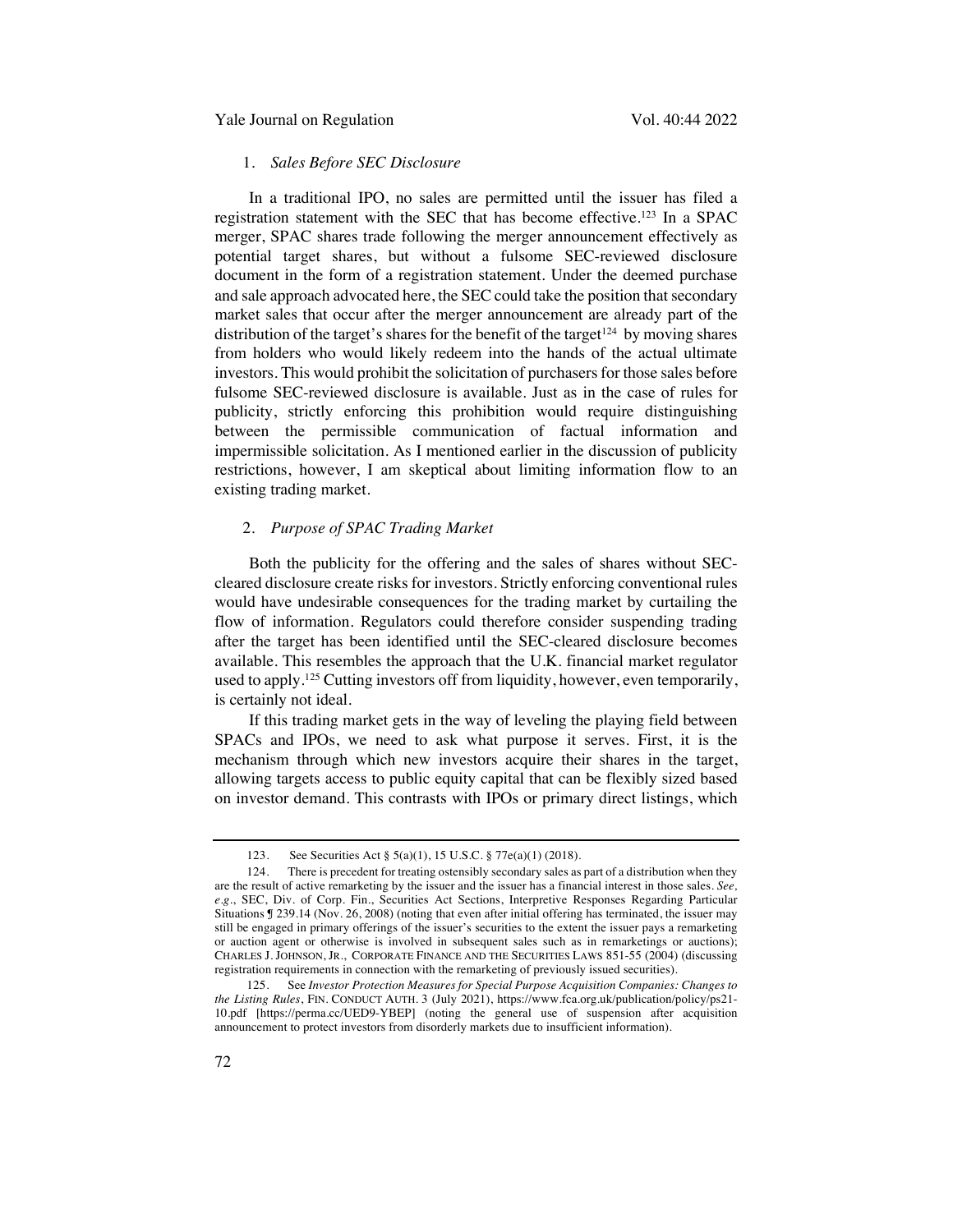both require companies to fix a transaction size prior to launch. Further, the SPAC structure does not compress execution into a brief roadshow or the initial morning auction in a primary direct listing, but instead allows for price discovery over a span of several months.

Second, this post-announcement trading incidentally affords investors a "try before you buy"126 period during which they can still decide whether to definitely invest their cash or redeem. This allows them to observe the stock price and to react to updated information about the target as well as changes in equity markets generally. The reliability of this provisional market may be limited, however. Due to thin trading and other factors, the pre-closing share price could be a weak signal, and may even provide investors with false comfort for their final decision.<sup>127</sup>

#### 3. *Towards a New SPAC Structure*

It may be possible to accomplish both of these goals—flexible capital raise for the target, and a trial period for investors—without the need to commence trading before SEC-cleared disclosure. The existing SPAC structure gets shares into the hands of actual investors at the time of the merger, but it seems oddly inefficient at performing this largely mechanical task. The SPAC's initial IPO investors effectively act as highly-compensated placeholders until their shares are sold to new buyers for investment in the target. It seems preferable to defer the SPAC IPO until after the SPAC has identified a target and cleared SEC disclosure. SPAC shares would still be redeemable for some time, affording investors a trial period like they have today, backed up by cash in escrow that would be funded from the price investors pay when they buy their shares.<sup>128</sup>

#### **Conclusion**

This Essay has highlighted how conceiving of SPAC mergers as business combinations has led to gaps in investor protection and also hampered the SEC's recent rule proposal on SPACs. Analyzing the economic substance of SPACs, the Essay has demonstrated that the investment made by nonredeeming SPAC

<sup>126.</sup> I am grateful to Michael Ohlrogge for suggesting this term.

<sup>127.</sup> For example, in Altimeter Growth Corporation's merger with Grab, SPAC shares closed at \$13.26 on November 26, the last day of the redemption period. Holders of 99.98% of public shares decided not to redeem, but by December 2, the day after closing, the stock had fallen by a third to \$8.75, while the overall market remained flat (Nasdaq down 0.7%). *See* Riley de León, *Softbank-Backed Grab Falls More Than 20% in First Day of Trading Following Largest-Ever SPAC Merger*, CNBC (Dec. 8, 2021, 8:04 PM), https://www.cnbc.com/2021/12/02/softbank-backed-grab-begins-trading-after-completing-spacmerger.html [https://perma.cc/DTL2-RHUY].

<sup>128.</sup> Perhaps SPAC shares can be replaced with tradeable call options on target stock, as Bill Ackman has proposed in a structure currently under review by the SEC. *See* Letter from William A. Ackman, Chief Executive Officer, Pershing Square Capital Mgmt. to Vanessa A. Countryman, Secretary, SEC (Sep. 26, 2021), https://www.sec.gov/comments/sr-nyse-2021-45/srnyse202145-9287412- 259149.pdf [https://perma.cc/8HKW-4WBT]. In economic substance, SPAC shares arguably already represent such call options today after the announcement of the merger. The proposal contemplates trading before SEC-cleared disclosure, however, which seems problematic.